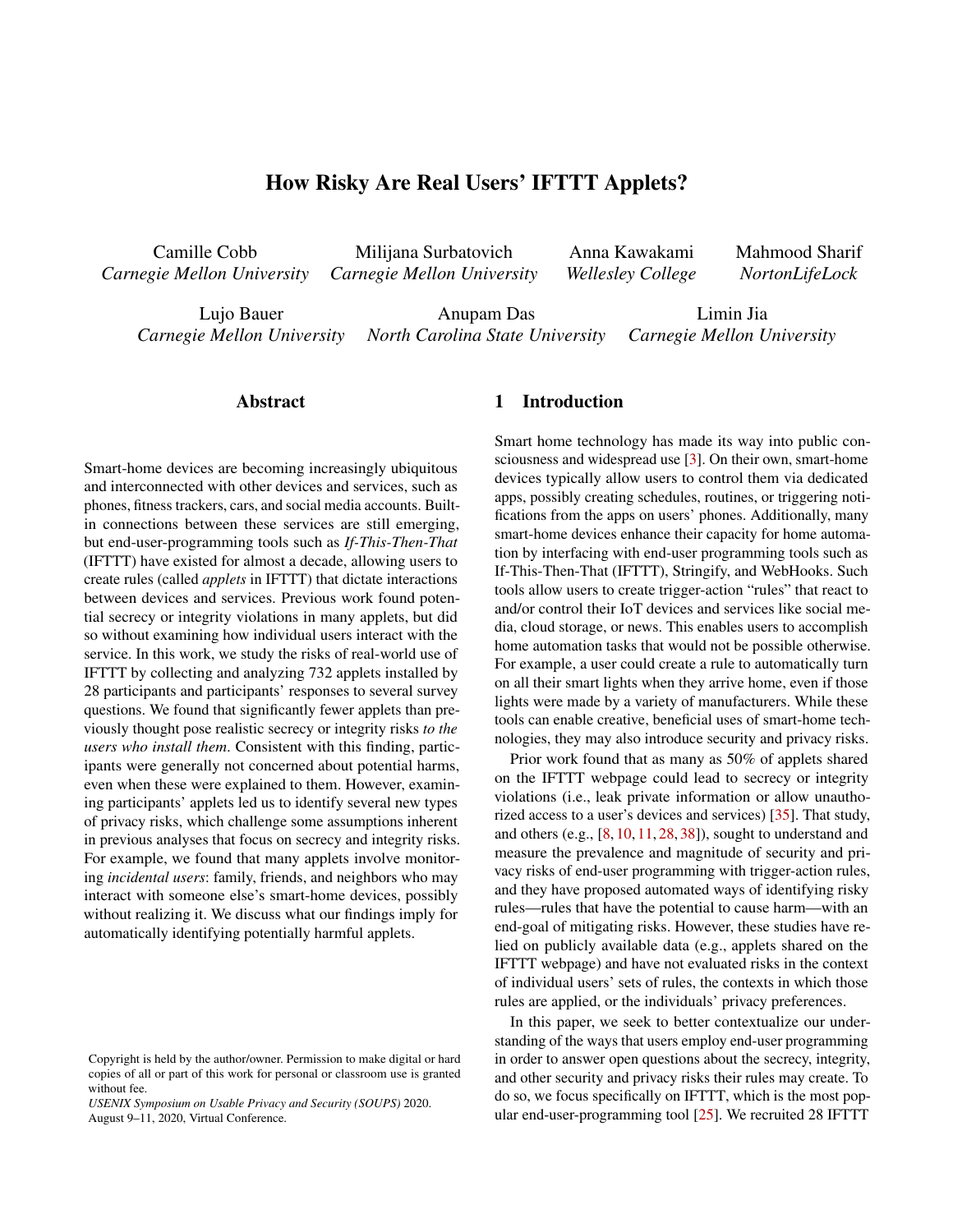users via popular home-automation message boards. Participants allowed us to collect data about their IFTTT applets and responded to a short survey. Survey questions addressed the context in which the applets are used (e.g., who cloud storage documents are shared with), participants' understanding and perception of secrecy and integrity risks (e.g., if they had considered certain risks when setting up rules, if they had experienced any harms, and if they believed certain risks were possible for a particular rule), and how they would react to specific violations identified in prior work.

Using automated information-flow-based analysis, we found that about 57% of participants' IFTTT rules had potential secrecy or integrity violations (see Section [4.3\)](#page-5-0), which is consistent with the findings of prior work analyzing applets shared on the IFTTT website. In Section [4.4,](#page-5-1) we examine participants' rules in more detail, considering context such as their titles. This more detailed analysis revealed that although many applets might technically have secrecy or integrity violations, they are rarely harmful because of these violations. Only about 10% of the secrecy-violating rules (just over 3% of all rules) could lead to secrecy harms, and just under 20% of integrity-violating rules (8.6% of all rules) present serious integrity-related risks. Consistent with our manual evaluation, participants did not believe that their rules were likely to lead to secrecy- or integrity-related harms, though they did care about the security and privacy of their rules.

Our contextualized analysis of trigger-action rules and their security and privacy risks is a key contribution of this work and also led to unexpected findings. Although secrecy and integrity violations rarely pose risks to IFTTT users, IFTTT rules pose other types of security and privacy risks that have not been identified through automated analysis. For example, IFTTT rules can create surveillance risks to *incidental users*—people besides the IFTTT user who created the rule. In Section [5,](#page-9-0) we discuss these other types of risks, as well as other limitations of the information-flow analysis. From our findings we draw guidelines for how automated analysis tools could better distinguish between practically *risky* and merely theoretically *violating* trigger-action rules. We also propose future research to better understand incidental users' preferences regarding their interactions with smart-home devices. Identifying contextual factors needed for more accurate automated analyses and previously unexplored categories of risks are also key contributions of this study.

### 2 Background

### 2.1 Security of Smart-Home Technology

In recent years, researchers have investigated the security and privacy risks imposed by home IoT ecosystems. Most of these efforts consider the IoT ecosystem either at the application level or at the network level. At the application level, researchers have found that many applications built on emerging

programming platforms such as Samsung's SmartThings [\[4\]](#page-12-4) are over-privileged due to design flaws in their permission models [\[15,](#page-12-5) [17\]](#page-12-6). User-centric and context-aware permission systems have been developed for appified IoT platforms to address their coarse-grained permission flaws [\[16,](#page-12-7)[23,](#page-13-4)[37\]](#page-13-5). Systems utilizing static analysis [\[10,](#page-12-2) [28\]](#page-13-1), model-checking [\[11\]](#page-12-3), and data provenance graphs [\[38\]](#page-13-2) have been proposed to help identify incorrect or inconsistent application behavior. Many research groups have proposed network-traffic-analysis-based security mechanisms [\[9,](#page-12-8) [12,](#page-12-9) [13,](#page-12-10) [29,](#page-13-6) [33,](#page-13-7) [34,](#page-13-8) [40\]](#page-13-9); many of these were introduced in light of the infamous Mirai attack, which took advantage of insecure IoT devices to launch a distributed denial of service (DDoS) attack [\[20,](#page-12-11) [30\]](#page-13-10).

Differently from these studies, our work focuses on risks introduced by end-user programming. That is, we find that potential harms persist even under the assumption that technical vulnerabilities do not exist or are sufficiently unlikely.

### 2.2 Privacy Concerns in Smart Homes

In spite of their widespread adoption, users continue to surface privacy concerns about smart-home devices. To understand what concerns users have about smart-home technology, several interview- and survey-based studies investigated users' experiences and preferences [\[6,](#page-12-12) [7,](#page-12-13) [14,](#page-12-14) [36\]](#page-13-11). When IoT devices are installed in multi-person households, new security, privacy, and usability challenges emerge. Recent research has sought to identify user requirements in these multi-user settings and proposed potential solutions [\[19,](#page-12-15) [39,](#page-13-12) [41\]](#page-14-0) such as making it easier for everyone in a household to control the devices and how they are configured [\[41\]](#page-14-0). Others have studied desirable access controls for smart-home devices [\[21,](#page-12-16) [32\]](#page-13-13). Our study also attempts to understand privacy concerns in a smart-home setting (including multi-user setting), but more so in the context of using automation services like IFTTT which can inadvertently cause harms.

### 2.3 End-User Programming for IoT Devices

Several end-user programming tools—including IFTTT ("If This, Then That") [\[1\]](#page-12-17), Microsoft Flow [\[2\]](#page-12-18) and Zapier [\[5\]](#page-12-19) enable users to connect multiple services by constructing simple trigger-action programs [\[24\]](#page-13-14); IFTTT is by far the most popular of these [\[25\]](#page-13-3).

#### 2.3.1 IFTTT

An IFTTT rule or "applet" (previously called "recipe") consists of a "trigger" and an "action." The trigger is the "this" and the action is the "that" in "if this then that." Shortly before our study's data collection, IFTTT added a feature to allows a single applet to have more than one action. Each trigger and action belongs to a "channel," which specifies the service provider who created the trigger or action (e.g., IoT device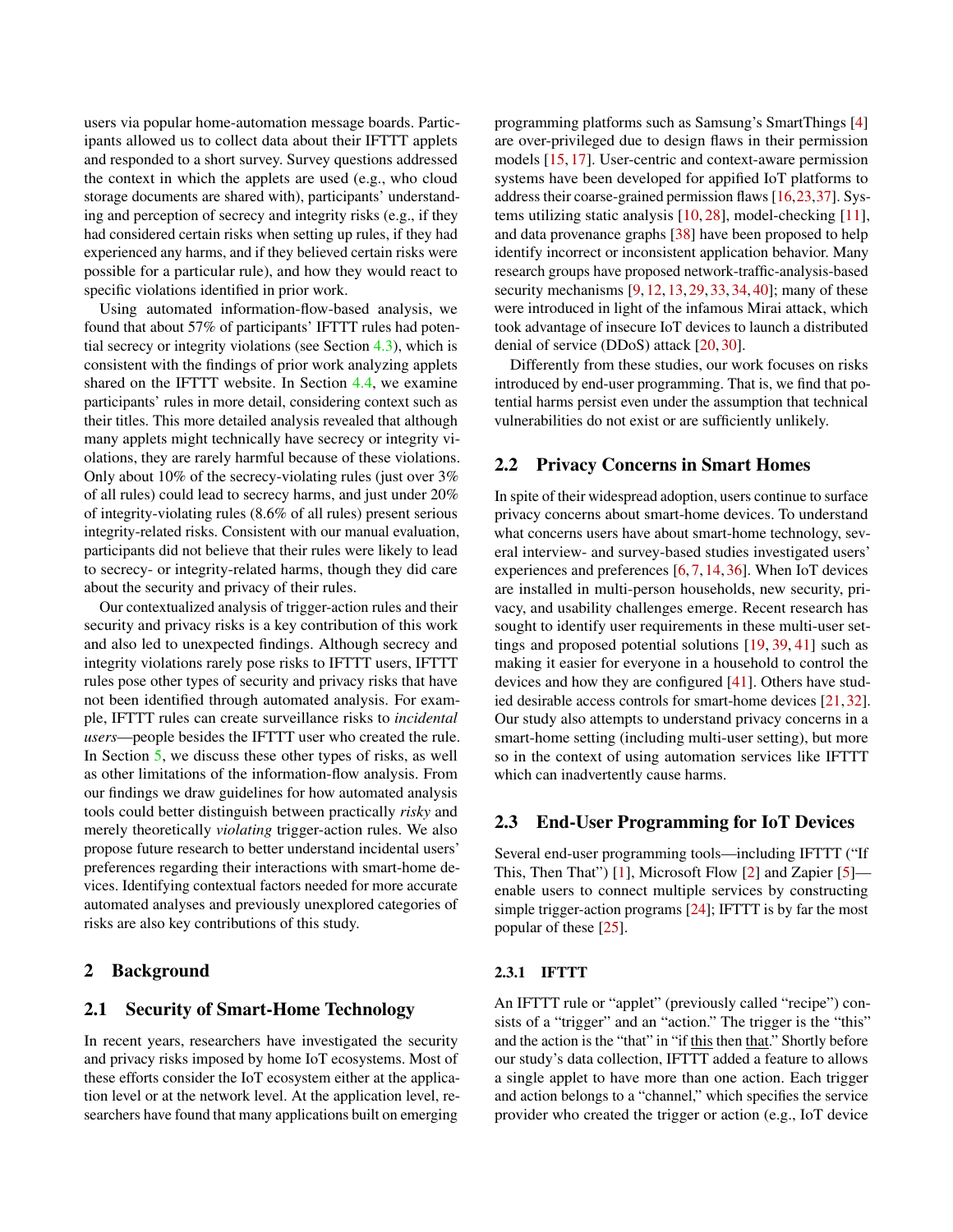manufacturer, social media company). As of November 2019, IFTTT offered 1,228 channels [\[1\]](#page-12-17). Some actions and triggers have additional fields that must be specified by a user. For example, in the trigger *"Amazon Alexa :: say a specific phrase,"* a user-configured field specifies the specific phrase. When users set up rules, they can edit a plaintext description of the applet, which we refer to as the applet's "title."

#### <span id="page-2-0"></span>2.3.2 Information-Flow Analysis of IFTTT Applets

Although our main focus is to understand the potential harms of real users' IFTTT rules, we sought to ground our assessment in terms of previous estimates. Doing so enables us to assess the efficacy of previous methods of assessing IFTTT rules and to contribute insights that may improve automated analysis methods. In particular, we build on a prior study by Surbatovich et al. that applied information-flow analysis to IFTTT applets to automatically determine which rules contain potential secrecy or integrity violations [\[35\]](#page-13-0).

*Secrecy* violations occur when a rule allows information to flow from a more private source (the trigger) to a less private sink (the action), possibly leaking private information to a wider audience than intended. For example, a rule that posts to Facebook each time motion is detected at the user's front door could unintentionally broadcast when the user arrives home at a suspicious time (e.g., late at night or when they should be at work).

*Integrity* violations occur when a rule allows a more trusted action to be *controlled* by a less trusted trigger, thus possibly allowing unintended people to perform actions they would not otherwise be able to (e.g., allowing an adversary to control a user's smart-home devices or post to their social media pages). For example, a rule that unlocks the user's home when an email is received that contains a pre-specified keyword could allow an adversary who guesses the keyword to compromise the user's home security.

Information-flow analysis as used in previous work [\[35\]](#page-13-0) consists of three steps: (1) creating a set of secrecy and a set of integrity labels and arranging each set into a lattice that describes whether information flows are safe or constitute secrecy or integrity violations; (2) manually assigning *secrecy* and *integrity* labels to each trigger and action, conveying who can observe (secrecy) or control (integrity) the trigger or action; and (3) given the labels of trigger-action pairs and the secrecy and integrity lattices, determining whether the triggeraction pair constitutes a security or integrity violation.

Surbatovich et al. used four secrecy labels to describe who may have observed that a trigger or action event has occurred: *private* (e.g., only the IFTTT user), *restricted physical* (e.g., people in a user's home), *restricted online* (e.g., the user's Facebook friends), and *public* (e.g., anyone in the world). Similarly, they used six integrity labels to describe who can cause a trigger or action to occur: *trusted* (e.g., only the IFTTT user), *trusted other* (e.g., trusted news sources or weather re-



<span id="page-2-1"></span>Figure 1: Secrecy and integrity lattices from prior work [\[35\]](#page-13-0).



Figure 2: Modified secrecy and integrity lattices used in our analysis.

ports), *untrusted* (e.g., anyone in the world), *untrusted group* (e.g., the unrestricted group people could collectively cause a trigger event such as *"reddit :: New hot post in subreddit")*, and *restricted physical* and *restricted online* (same as for secrecy labels). Detailed explanations of the labels are included in Appendix  $\bf{B}$ . We replicate this analysis with minor adjustments as described in Section [3.1.](#page-3-0)

When a precise secrecy or integrity label cannot be determined (e.g., because context, such with whom a Google Sheet is shared, would affect the label), multiple labels may be assigned to denote that the label could be *any* of these. If some combination of labels for an applet constitutes a secrecy or integrity violation, we refer to it as "potentially violating."

#### 2.3.3 Other Automated Analyses of Applets

Several other research efforts have sought to identify and characterize security and privacy risks for IFTTT users. Bastys et al. found that applets shared on IFTTT for others to use are a potential attack vector [\[8\]](#page-12-1). In user-shared rules, filters and parameters set by the rule creator are not visible to users who adopt the rule, but can be manipulated to execute URL attacks. Wang et al. and Hsu et al. considered how "chains" of triggeraction rules that cause other rules to execute can lead to significant complexity in evaluating whether a system of connected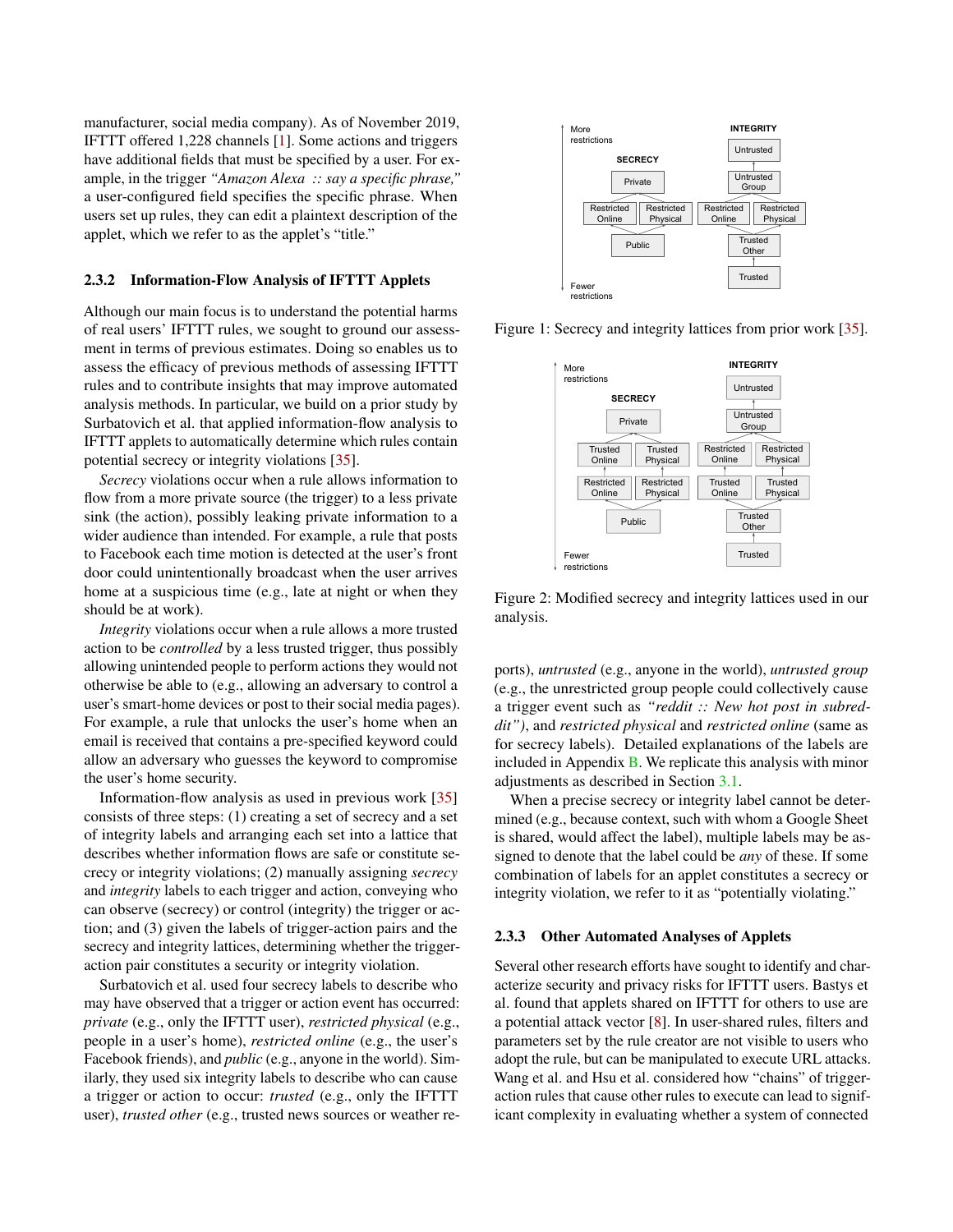smart-home devices is working as intended [\[22,](#page-13-15)[38\]](#page-13-2). They proposed solutions that provide data provenance [\[38\]](#page-13-2) or that use dynamic model-checking techniques to prevent hidden attack chains from executing [\[22\]](#page-13-15). IFTTT's use of long-term OAuth tokens to connect various services creates another potential source of risk. To prevent the misuse of these tokens, Fernandes et al. proposed a Decentralized Trigger-Action Platform (DTAP) with fine-grained rule-specific tokens [\[18\]](#page-12-20). Our study differs from these in that we focus on analysis at the rule level; that is, we consider only risks that could arise while the applets themselves execute correctly as defined.

### <span id="page-3-2"></span>3 Method

Our study consisted of an online survey and automated collection of IFTTT data for 28 participants. Both were conducted with participant consent and approved by our institution's IRB. We recruited participants via posts on Home Automation Reddit and SmartThings and Stringify forums, which advertised it as a study about "the habits and behavior of IFTTT users." Participants received a \$5 Amazon gift card, and one out of ten participants chosen at random received an additional \$50 Amazon gift card. Participants were required to have an IFTTT account with at least five applets, in order to ensure that participants were active IFTTT users and because many survey questions referenced participants' specific applets.

Of the 67 people who started our study, 41 completed it (i.e., 61% completion rate). The main contributor to dropout was people opting out of downloading a Chrome extension to collect their IFTTT data. We also excluded 13 responses from people who did not have the requisite five applets to qualify. Thus, our final data set included IFTTT data and survey responses from 28 participants. The survey was open for eight weeks in April and May of 2018. The median time to complete the study was 18 minutes (IQR 16-24 minutes). At the end of the survey, we revealed its purpose as a security-based survey to "see users' perceptions and awareness of applets that are possibly insecure or safe," and offered participants to opt out. No participants opted out at this stage.

### <span id="page-3-0"></span>3.1 IFTTT Data Collection and Analysis

We created a Chrome extension to collect the applets participants had installed or created, specifically, the trigger and trigger channel, the action(s) and action channel(s), and the applet title. Participants downloaded our extension and signed into their IFTTT account so that we could collect their applets; the extension was subsequently automatically removed.

Post-hoc data analysis had two phases: (1) automated information-flow analysis to identify applets with potential secrecy and privacy violations, and (2) a qualitative analysis of each trigger and action, to group similar triggers and actions.

#### 3.1.1 Information-Flow Analysis

Surbatovich et al. shared with us their data and codebase [\[35\]](#page-13-0), which allowed us to reproduce the assessment of secrecy or integrity violations as they would have been evaluated in that study, as described in Section [2.3.2.](#page-2-0) This allowed us to directly compare the secrecy and integrity violations in the recipes we collected with what was previously measured. Because many new triggers and actions were added to IFTTT after the earlier study, only about 20% of participants' rules could be assessed with the pre-existing secrecy and integrity labels.

To compensate for this and for changes to the functionality of devices and services may have altered the appropriate label for existing triggers and actions (e.g., smart-home devices that added new online access capabilities for multiple household members), we relabelled *all* of the triggers and actions, rather than only adding labels for new triggers and actions. To relabel, four researchers met in three labeling sessions, totaling over six hours of meeting time. We looked up and discussed device functionality, which always allowed us to reach consensus. For example, the secrecy and integrity labels for a device can depend on whether the device's default app supports just one or multiple users.

During relabelling, we found that the original informationflow analysis was limited in its ability to differentiate between those *restricted online* groups that could be used to grant family access to smart-home devices and the much larger *restricted online* groups such as all Facebook friends. The previous analysis also did not consider situations when two *different* restricted groups had simultaneous access (e.g., smart lights that can be controlled by people in a *restricted physical* space *and* by household members via an app).

To address these limitations, we made two adjustments to the security lattices used in prior work. First, we added two labels, both of which apply to both secrecy and integrity *trusted online* and *trusted physical*—to represent very small, trusted groups of individuals. Second, we adapted the security lattice to include *unions* of two labels (as is standard in information-flow analyses  $[26, 27]$  $[26, 27]$  $[26, 27]$ , so that we could indicate when, for example, a *restricted physical* and *trusted online* group could *both* control a device, as is the case in many smart-home devices with apps. The modified secrecy and integrity lattices are shown in Figure [2.](#page-2-1) The information-flow labels for all triggers and actions are included in Appendix [C.](#page-17-0)

#### <span id="page-3-1"></span>3.1.2 Semantic Labelling of Triggers and Actions

To evaluate whether applets that were potentially violating are likely to lead to harm, we identified *semantic labels* to group together similar triggers and actions. For example, 20 different actions control smart lights, and the distinction between a voice command given to Alexa versus Google Assistant is likely unimportant for evaluating risks. In terms of evaluating the riskiness of rules, these semantic labels allow us to examine what an attacker could learn in the event of a secrecy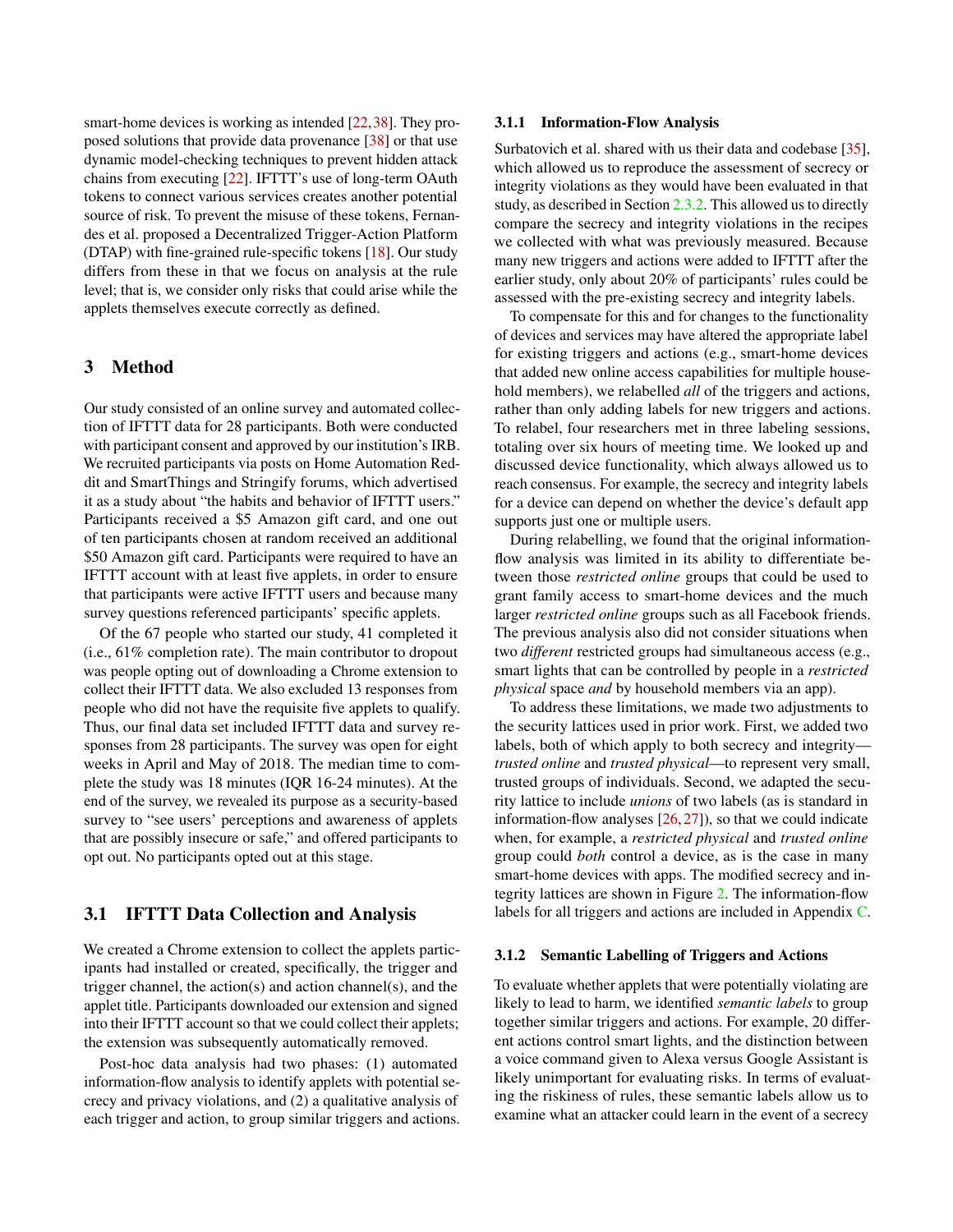violation; and what an attacker could control in the event of an integrity violation. A single researcher identified semantic labels via open coding after repeatedly and iteratively discussing trigger and action categories collectively with the other researchers.

Semantic labels for triggers are: *Weather or time*, *News-ish*, *Sensing IoT device state*, *Environment sensing*, *Intentional trigger*, *Voice command*, *Incoming communication*, *Sensing online account state*, *Actions with personal devices*, and *Other automations*. Semantic labels for actions are: *Change IoT device state* (with optional sub-labels of *Home security* and *Lights*), *Log or notify*, *Change personal device state*, *Outgoing communication*, and *Other automations*. We intentionally created distinct categories for particularly popular types of triggers and actions (e.g., giving *Voice commands* their own label despite their similarity to *Intentional triggers*, because they are so prevalent). The labels' titles generally sufficiently describe their meaning, but more detailed explanations are included in Appendix [B.](#page-14-1) Semantic labels for all triggers and actions are included in Appendix [C.](#page-17-0)

Two researchers independently applied these labels to to all 160 triggers and 112 actions, with a high degree of agreement (Cohen's  $\kappa = 0.93$ , calculated separately for triggers and actions). We subsequently discussed and came to a consensus about disagreements. Details about rules with each semantic label are shown in Tables [3](#page-8-0) and Table [4.](#page-8-1) In Section [4.4,](#page-5-1) we use these semantic labels as the basis for evaluating the riskiness of participants' rules, frequently referring to representative examples of the triggers and actions included in each set.

### 3.2 Participant Survey

Participants answered survey questions addressing three broad topics: (1) how they choose applets, (2) their beliefs and preferences about security and privacy properties of their applets, (3) harms they had experienced from using IFTTT. The full survey instrument is available in Appendix [D.](#page-21-0)

After they downloaded the browser extension, we asked participants general questions about their use of IFTTT, such as how often and whether they prefer to create their own applets and if they ever turn on applets based on a friend or colleague's recommendation. We also asked participants, on a 5-point Likert scale, whether they agreed or disagreed that they would be comfortable with friends, colleagues, or "anyone" knowing what applets they use (see Table [6\)](#page-9-1).

Next, we asked each participant a series of questions about up to five randomly chosen applets that were violating according to the analysis from prior work [\[35\]](#page-13-0). For each applet, participants were prompted to consider four situations (or five situations for applets that involve a physical device) in which the applet might contribute to harm and rate whether this would make them very upset, slightly upset, or not upset. The situations were chosen to reflect potential harms identified in previous work [\[35\]](#page-13-0) and are listed in Table [5.](#page-8-2) Near the end of

<span id="page-4-0"></span>

| Age                       | $25-34(17), 35-44(6), 45-54(5)$                                                                                              |
|---------------------------|------------------------------------------------------------------------------------------------------------------------------|
| Gender                    | Male $(27)$ , Female $(1)$                                                                                                   |
| <b>Education</b>          | High school graduate (2), bachelor's degree (16),<br>mboxassociate's degree (2), professional degree<br>$(Master's/PhD)$ (8) |
| Household size            | 1(2), 2(7), 3(10), 4(6), 5(2), 7(1)                                                                                          |
| Other household members   | Family $(24)$ , housemates $(1)$ , other $(1)$ , live alone $(2)$                                                            |
| <b>IUIPC Score (Avg.)</b> | Overall $6.01 + 0.66$<br>Control $6.25 \pm 0.66$<br>Awareness $6.58+0.41$<br>Collection $5.23+1.44$                          |

Table 1: Summary of participant demographics.

the survey, we explained the concept of secrecy and integrity violations (using lay language) and asked if considering this changed participants' desire to keep using any of their applets.

Several additional questions, spread throughout the survey, asked participants whether they had experienced concerns or incidents related to their applets' security and privacy. For example, we asked participants whether they ever experienced an incident in which an applet made them feel unsafe or that their privacy was violated and whether they had ever manually deleted anything that was posted automatically by an applet. Participants who answered affirmatively were asked to elaborate. We concluded the survey by asking participants to provide demographic information. The survey included additional questions that we do not discuss because they were not directly applicable to the specific focus of this work.

## <span id="page-4-1"></span>4 Results

### 4.1 Participant Characteristics

Participants were predominantly men and highly educated. Table [1](#page-4-0) shows participant demographics. Most participants (24) lived with at least one other person, typically a family member. Details about participants' living situations can help inform our risk analysis of their applets. For example, since only two participants live alone, we can assume that physical devices connected with their rules are likely to be seen and interacted with by other members of the household (e.g., ambiguity between the labels of *trusted physical* or *trusted* in the information-flow analysis could be resolved).

### <span id="page-4-2"></span>4.2 Characteristics of Participants' Applets

Participants had a total of 732 applets. Each participant had between 5 and 66 applets (average=26, sd=20). Most applets had a single trigger with a single action; however, seven applets had a single trigger with multiple actions. Multi-action applets were a newly-added IFTTT feature at the time of the survey. For example, P24's applet titled *"Google Home Find My Phone"* used a voice command to (1) set the Android device's ringtone volume (presumably increasing phone volume so it was easier to find) and (2) receive a phone call. For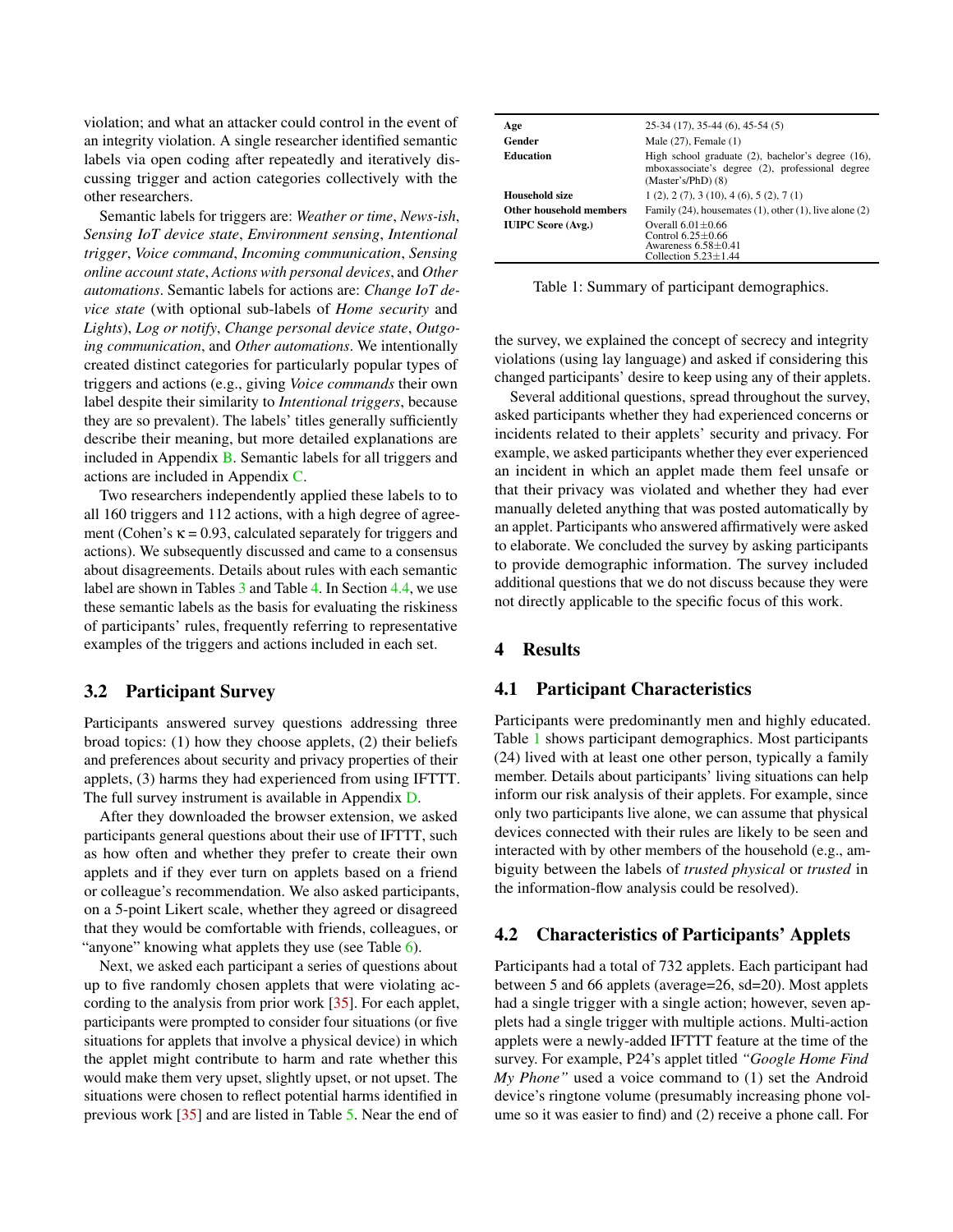most analyses, we use a demultiplexed version of the data, where multi-action applets are treated as multiple rules with the same trigger and different actions. To differentiate, we refer to the demultiplexed version of data as "rules" rather than "applets." There were 743 rules in our data set.

Frequency of Triggers and Actions. Participants' rules included 68 unique trigger channels with 160 unique triggers and 64 unique action channels with 112 unique actions—only a small fraction of the total triggers and actions available from IFTTT. 396 unique combinations of triggers and actions were represented in participants' rules. For reference, we include a list of the top ten channels, triggers, actions, and trigger-action pairs (i.e., those used by the most participants) in Appendix [A.](#page-14-2) Frequency of Trigger-Action Pairs. Participants used diverse trigger-action pairs, and every participant had at least one trigger-action pair that was unique to them. 63% of unique trigger-action pairs occurred only once (251 unique pairs, 34% of rules). When trigger-action combinations appeared multiple times, it was often because the same person used the same trigger-action pair repeatedly. For example, P13 had three rules with the same trigger (*Alexa :: Say a specific phrase*) and action (*Philips Hue :: Set a scene in a room*). User-specified titles differentiated these rules, in this case conveying what the specific phrase was: "trigger bright mode," "trigger sleep mode," or "trigger read mode."

89 unique trigger-action pairs were used multiple times by only a single participant, making up 251 rules (22% of unique trigger-action pairs, 34% of rules). Only 56 trigger-action combinations (14% of unique trigger-action pairs, 32% of rules) were used by more than one person, and most of these were used more than once by some participants.

Cloud Storage Sharing Settings. Participants frequently had applets with triggers or actions that access or modify cloud storage files. For example, 51 rules updated Google Sheets or Google Drive and 17 updated Dropbox. Other cloud storage tools included Evernote and Day One. In our survey, we automatically identified 41 rules involving Google Sheets, Google Drive, or Dropbox, and asked the participants about the document's or cloud storage space's sharing settings. Participants unanimously stated that the cloud storage space or document was not shared with *anyone* else. In Section [4.4.1,](#page-5-2) we discuss the implication of these cloud storage files being private on our assessment of the potential risks of these rules.

### <span id="page-5-0"></span>4.3 Information-Flow-Based Analysis

Table [2](#page-5-3) shows the breakdown of rules and unique triggeraction pairs that were found to be violating using the secrecy and integrity labels from prior work [\[35\]](#page-13-0), and the new labels and lattice we generated for this study. Exactly replicating the analysis from previous work to evaluate the 158 fully-labelled rules, we found that about 35% of rules were potentially violating, compared to about 50% in previous work [\[35\]](#page-13-0). Using the updated lattice and labels (see Section [3.1\)](#page-3-0), applied to all

<span id="page-5-3"></span>

|                        | rules | <b>Total Potentially</b><br>violating | Secrecy-<br>violating               | Integrity-<br>violating |
|------------------------|-------|---------------------------------------|-------------------------------------|-------------------------|
| 2017 lattice           | 158   | 55 (34.8%)                            | 41 $(25.9\%)$                       | 48 (30.4%)              |
| <b>Updated lattice</b> | 743   |                                       | 423 (56.9%) 269 (36.2%) 319 (42.9%) |                         |

Table 2: Secrecy and integrity violations reported by the information-flow-based analysis.

743 rules, we found that 57% of rules were potentially violating. In total, 319 rules have potential integrity violations and 269 rules have potential secrecy violations.

However, a key research question remains: are the rules labelled as violating actually something to worry about and are the remaining rules actually innocuous?

#### <span id="page-5-1"></span>4.4 Secrecy and Integrity Risks in Context

In this section, we assess the riskiness in practice of the rules deemed potentially violating by information-flow-based analysis. We use semantic labels (described in Section [3.1.2\)](#page-3-1) to structure this analysis and leverage contextual information such as applets' titles to better understand specific rules.

#### <span id="page-5-2"></span>4.4.1 Evaluating Secrecy-Violating Rules

Out of the 269 rules with potential secrecy violations, almost one third are unlikely to actually carry sensitive information, and 42% (some of which overlap with that third) have actions that are probably not observable by unintended people. We judge these rules to be unlikely to be harmful based on the semantic labels assigned to either their triggers or their actions. We next describe why rules with specific semantic labels are unlikely to be harmful. In total, only around 10% of secrecy violating rules (a subset of those with actions that have semantic labels of *Outgoing communication* or *Other automations*) are likely to lead to significant secrecy risks. No Secret Information. 47 rules of the 164 rules with *Voice command* triggers and 24 of the rules with *Intentional triggers* (totaling 27% of rules with potential secrecy violations) have potential secrecy violations according to informationflow-based analysis. This is because the *Voice command* or *Intentional trigger* could be done privately, and they result in an action with wider observability. For example, 10 of these rules control *Lights* (as their action), which might be observed by neighbors outside of the user's home, potentially revealing when a person is home or which rooms they are using. These rules act as an alternative light switch and do not introduce additional secrecy risks beyond those of a normal light switch. Also, because the user actively decides to cause this action each time the rule executes, they can evaluate at time-of-use whether the potential secrecy leak is a problem.

Twenty one *News-ish* rules were found to have potential secrecy violations (8% of secrecy-violating rules). Although many *News-ish* triggers have an secrecy label of *public* and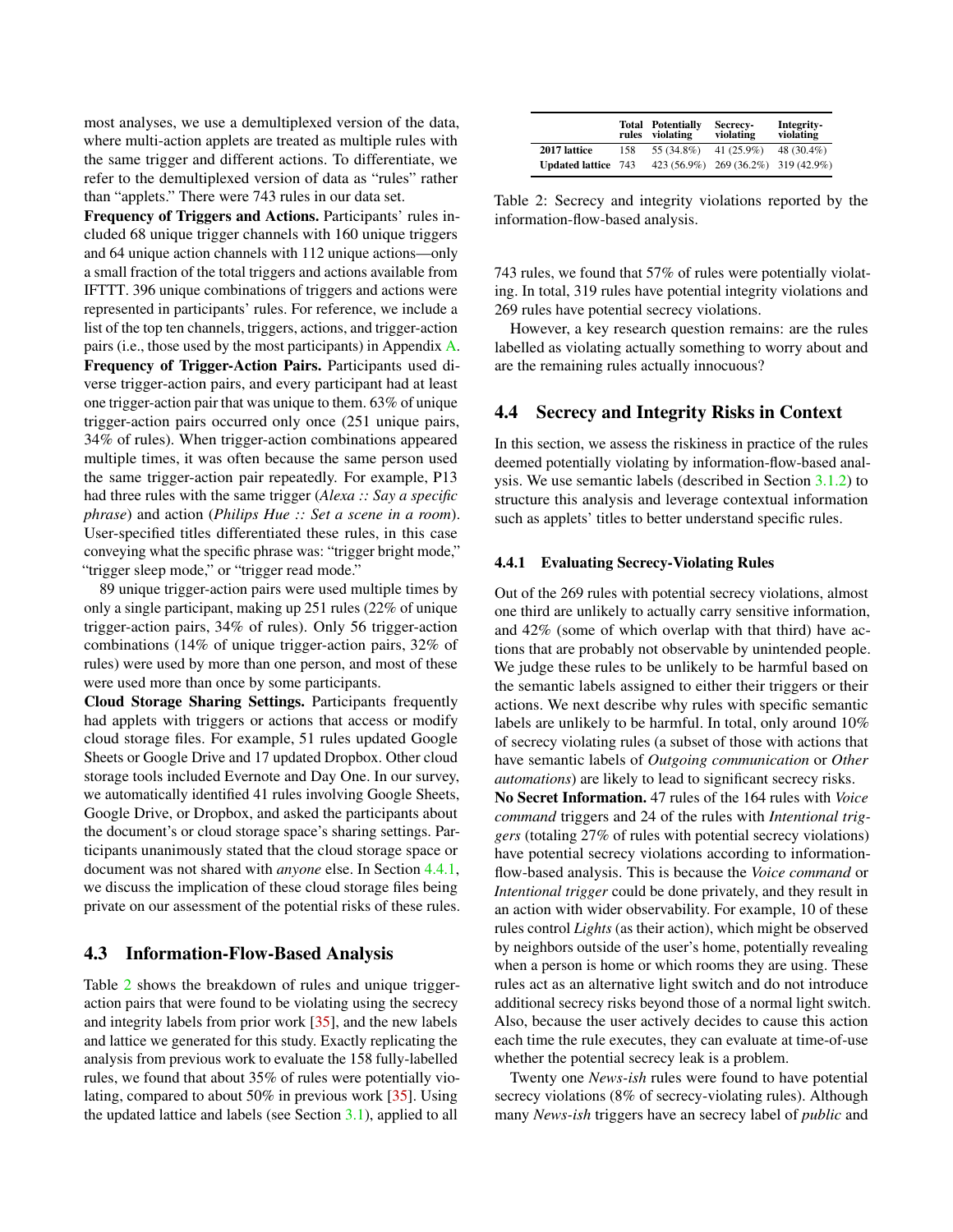can, therefore, not lead to secrecy violations, these 21 rules have triggers that require additional context to determine whether they utilize public or restricted information. For example, the trigger *"Twitter :: New tweet by a specific user"* should have a secrecy label of *restricted online* if the specific user's Twitter account is set to private and *public* if not. P20's rule *"Save every tweet from the US President"* triggers based on public tweets and is therefore not secrecy-violating. We manually evaluated the titles for these 21 secrecy-violating *News-ish* rules, which were not considered in the analysis from previous work or the automated information-flow-based analysis; based on their titles, we determined that 13 are not actually violating (4.9% of all secrecy-violating rules).

Action Remains Private. 113 rules (42% of secrecyviolating rules) have an action with the semantic label *Log or notify*. This includes rules that update Google spreadsheets (45 rules) or Dropbox files or folders (17 rules), add calendar events (15 rules), or send the user a notification (24 rules). It is possible that these actions could leak information to untrusted parties who have access to the documents, folders, or calendars, or can observe when the user receives a notification. Based on participants' survey responses, we know that most of participants' applet-connected Google Drive and Dropbox files were not shared with other people. Hence, rules connected to private cloud storage spaces are not actually secrecy-violating (based on how cloud storage content is shared) although they could be (if the cloud storage content was widely shared), and hence were detected as potentially violating secrecy by the information-flow-based analysis.

Notifications have a *restricted physical* secrecy label, because there are many situations in which someone else might see a user's phone screen (e.g., if their phone is being used for navigation in a car or to play music at a party). Rules that have actions that send a notification could potentially leak information if their action is private. Although this is a real risk, most users are routinely exposed to this risk, even without using IFTTT—many smart phone apps such as email and SMS have (by default) the side-effect of showing a notification, often with a message preview. Thus, rules that have an action that sends a notification directly are no more risky than those that send the user an email or an SMS.

Secrecy Risk Is Limited by the Expressivity of the Action. For 76 rules (28% of secrecy-violating rules), if they leaked sensitive information, they would do so by *Changing the State of a Personal Device* or *Changing the state of an IoT device* (e.g., 21 secrecy-violating rules control *Lights* and 4 change the user's phone volume). The extent to which these rules could leak private information is limited by the expressivity of these devices—many have only an "on" or "off" option. Additionally, there are a plethora of *other* ways the action could occur (e.g., triggered by another rule, controlled directly from the device's dedicated app, or through physical interaction with the device). Private information *could* be leaked via these rules, but the risk is typically low.

Sending "Outgoing" Communication. 37 potentially secrecy-violating rules (14%) share information via *Outgoing communication* (i.e., social media, SMS or email), which could leak sensitive or private information to other people. As we discuss again in terms of its implications for rules with potential integrity violations, participants regularly use *Outgoing communication* actions to send information to themselves. For example, P20 has a rule called *"Receive an email diagnosis from Dash if your car experiences an issue"* that uses the action *"Gmail :: Send an email"* (rather than the action *"Email :: Send me an email"*). In several cases, even when the rule's title does not specifically state that the outgoing content is sent to the user themself, we can infer that this is the case. For example, 14 of these 37 rules belong to P28 and post to Slack based on *Sensing IoT device states* (e.g.,*"If basement Sliding Door closed then post a message to a Slack service"*); these rules probably post to a private Slack channel.

There are only 14 secrecy-violating rules (5%) which are likely to *actually* send *Outgoing communication*, which could be risky. For example, because of the rule *"Tumblr Likes to Pinterest,"* P9 could accidentally "like" a post on Tumblr that would be embarrassing if it was sent to his Pinterest followers. These secrecy risks exist even for rules with triggers and actions that *both* use the *same* channel, or service. For example, P18's rule *"Save Facebook photos you're tagged in to your own album"* could result in unflattering photos of him being added to his album, possibly with a broader audience on Facebook than the original post.

Other Secrecy-Violating Rules. Of all 269 rules found to potentially violate secrecy, the previous discussion has addressed all but 11 rules (4%). These 11 rules all have actions that are *Other [non-IFTTT] automations*. In particular, one rule has both a trigger and an action that are *Other automations* (*"If maker Event 'mancave sleep' then run a Stringify Flow"* by P13). Without additional details about the automations, we cannot evaluate the potential harms of these rules. It is probably pertinent to warn users who install such applets that no automated analysis could evaluate secrecy properties, which could make these rules especially risky.

#### 4.4.2 Evaluating Integrity-Violating Rules

Although 319 rules have potential integrity violations, according to information-flow analysis, very few of them are actually likely to lead to integrity-related harms. 64% of the integrity-violating rules do nothing more than update a digital log or notify the user, which is unlikely to be harmful even if it is caused by an adversary. The rules that are most likely to be potentially risky include 40 rules with *Other automation* actions and 21 rules that would potentially allow an adversary to control smart home devices other than lights—totaling just under 20% of the integrity-violating rules.

Trigger Is Sufficiently Trusted. Many rules have triggers with *trusted other* integrity labels and actions labeled *trusted*.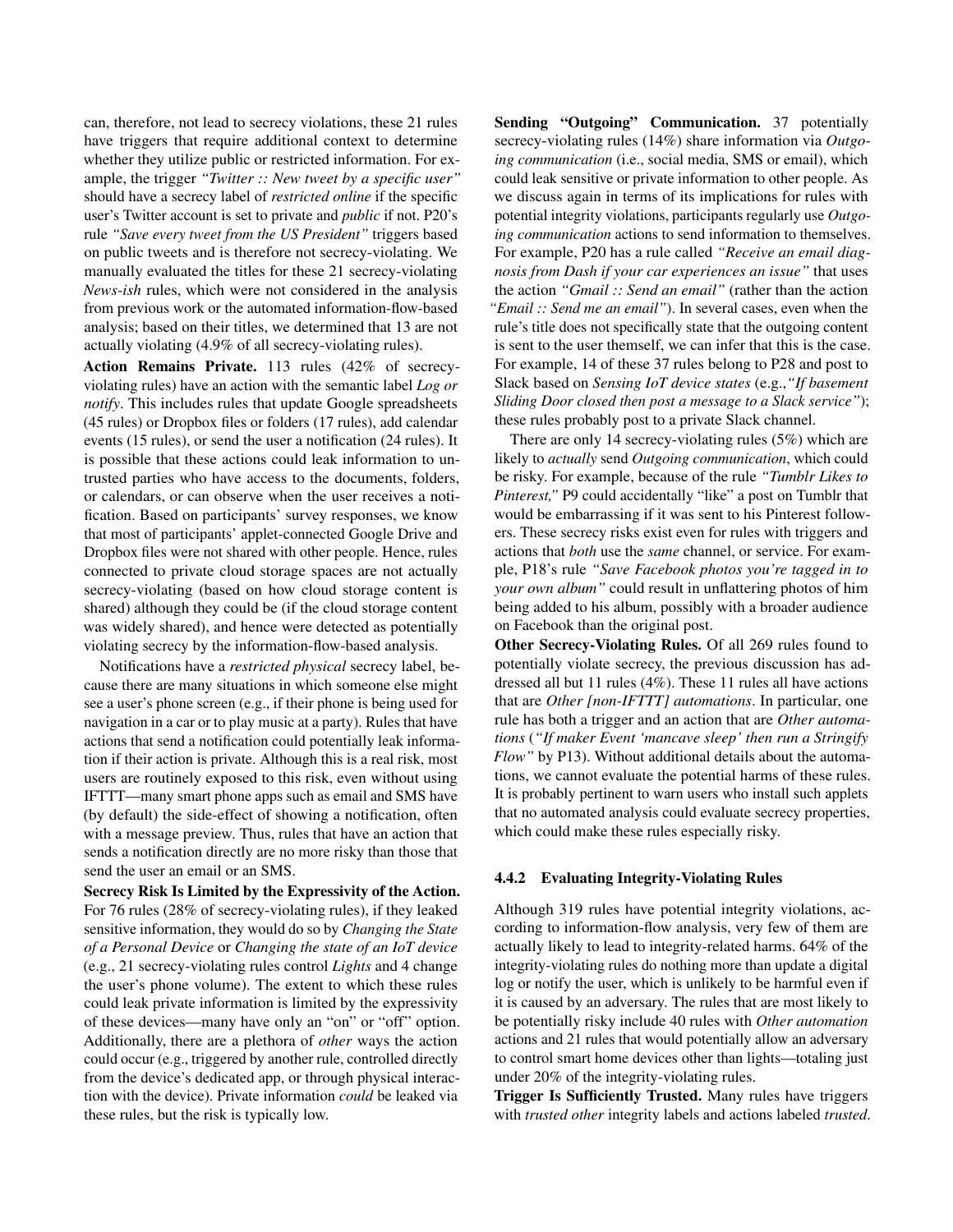While such rules are flagged as integrity violations, we found that rules with *trusted other* triggers would not typically create integrity risks. For example, the trigger *"Best Buy :: product price changes"* is controlled by a company (Best Buy) that is unlikely to change the price of a product with the goal of adversarially triggering someone's applet. Out of 319 rules that have potentially integrity violations, 71 rules (23%) have similar triggers to the one discussed above, with *trusted other* integrity. These predominantly have the semantic labels *Weather or time* (30 rules) or *News-ish* (29 rules). The triggers *"Nest Protect :: Battery is low"* and *"Fitbit :: Daily activity summary,"* which is sent at the same time each day regardless of the activity summary's contents, account for the remaining 12 rules with other semantic labels.

An additional 31 integrity-violating rules (10%) have an action with the semantic label *News-ish*, but not *trusted other* integrity. Based on manual examination of the applet titles, we determined that for 26 of these 31 rules the trigger has *trusted other* integrity in practice (8% of integrity-violating rules). For example, a new item in an RSS feed *could* come from an *untrusted* source; however, in P20's rule *"Text me if the CDC reports a zombie outbreak,"* if the update comes from the United States Centers for Disease Control (CDC), as suggested by the title, then *trusted other* would be a more appropriate integrity label for this trigger.

Creating a Log or Notifying the User. The majority of integrity-violating rules (64%; 204 rules) have an action with the semantic label *Log or notify*. Some of these violations could sometimes lead to practical harm. For example, as noted in prior work, an adversary could potentially fill up cloud storage space [\[35\]](#page-13-0), or an ill-timed notification could disrupt an important meeting. However, their titles reveal that many of these applets *intentionally* trigger based on other people's actions. For example, in P3's rule *"If office Nest Protect battery is low, then send a notification,"* other people with physical access to the home *could* cause this rule to execute (e.g., by repeatedly touching the device to keep the screen on and drain the battery more quickly). The user would likely still want this warning so that they know to replace the battery.

Sending "Outgoing" Communication. 27 rules (8% of integrity-violating rules) have an action that sends *Outgoing communication*. Someone who controls the trigger could, for example, spam the user's friends with emails or create unwanted social media posts, if that is what the applets were set up to do. In practice, however, as previously discussed regarding secrecy-violating rules, many of these do not actually send *outgoing* messages. The titles of these 27 rules reveal that almost all of them likely send information only to the IFTTT user. For example, P10's rule *"Have Alexa email you your shopping list"* probably emails P10, despite using the action *"Gmail :: send an email"* (*Outgoing communication*) rather than *"Email :: send me an email"* (*Log or notify*).

Controlling Smart-Home Devices. 37 rules with potential integrity violations (12%) have an action that *Changes an* *IoT device's state*, including 16 that control *Lights* and 9 that control devices related to *Home security*. If these rules were triggered maliciously, the extent and type of harm, is predominantly determined by the capabilities of the device they control and other contextual factors. An additional 41 integrity-violating rules (13%) have an action that causes a non-IFTTT automation to execute. For 21 of these 41 rules, the titles suggest that they change the state of home IoT devices (e.g., P27's rule *"If You say 'Set Sonos to 10 percent' then run a Stringify Flow"*).

Rules that control lights, could be harmful if they are used at inopportune times—e.g., lights coming on at 2am causing someone to lose sleep, lights turning off while someone is walking down stairs, potentially causing an injury. A more likely risk is that lights are left on more than they normally would be, consuming electricity or causing the device to wear out more quickly. This creates a financial risk bounded by the cost of the device plus the cost of the light being on constantly. Other types of smart-home devices might have a greater potential to cause expensive and/or dangerous damage. For example, P7 and P12 have rules that mention turning on a waffle iron and "cat heaters," respectively, which could potentially start a fire. P9's rules that turn on an irrigation systems cause costly damage if used during freezing weather.

Users may be especially protective of rules that affect their home security (40 total rules, 9 of which have potential integrity violations). For example, P27's rule *"If You say 'Disarm Blink' [to Google Assistant] then disarm Outside Blink system"* is a rule that might warrant a warning to the user; an unintended person could potentially speak loudly enough from outside the home to disarm the system. However, many users might still decide that this risk is acceptable or sufficiently unlikely given the placement of their smart assistant. Controlling the User's Personal Device. 10 integrityviolating rules (3%) *Change [the user's] personal device state* (e.g., changing the volume level or launching an app like music or navigation). If properly timed, an adversary could cause this rule to execute during an important meeting, causing embarrassment or punishment. However, similar risks exist any time a user's phone is on, unrelated to IFTTT (e.g., repeatedly calling during an important meeting). Alternately, an adversary could cause these rules to execute with the goal of draining the user's phone battery more quickly than usual, which could be dangerous in some contexts (e.g., if the user is in an unfamiliar place and will need directions or a ride home). Launching certain apps could utilize cell data, which might be limited or expensive for the user.

Other Integrity-Violating Rules. 40 integrity-violating rules (13%) have not yet been addressed. All of these rules have actions that are *Other [non-IFTTT] automations*. As with secrecy-violating rules that have *Other automation* actions, we cannot evaluate the possible integrity harms that could be associated with these rules. Therefore, these rules should be treated with caution.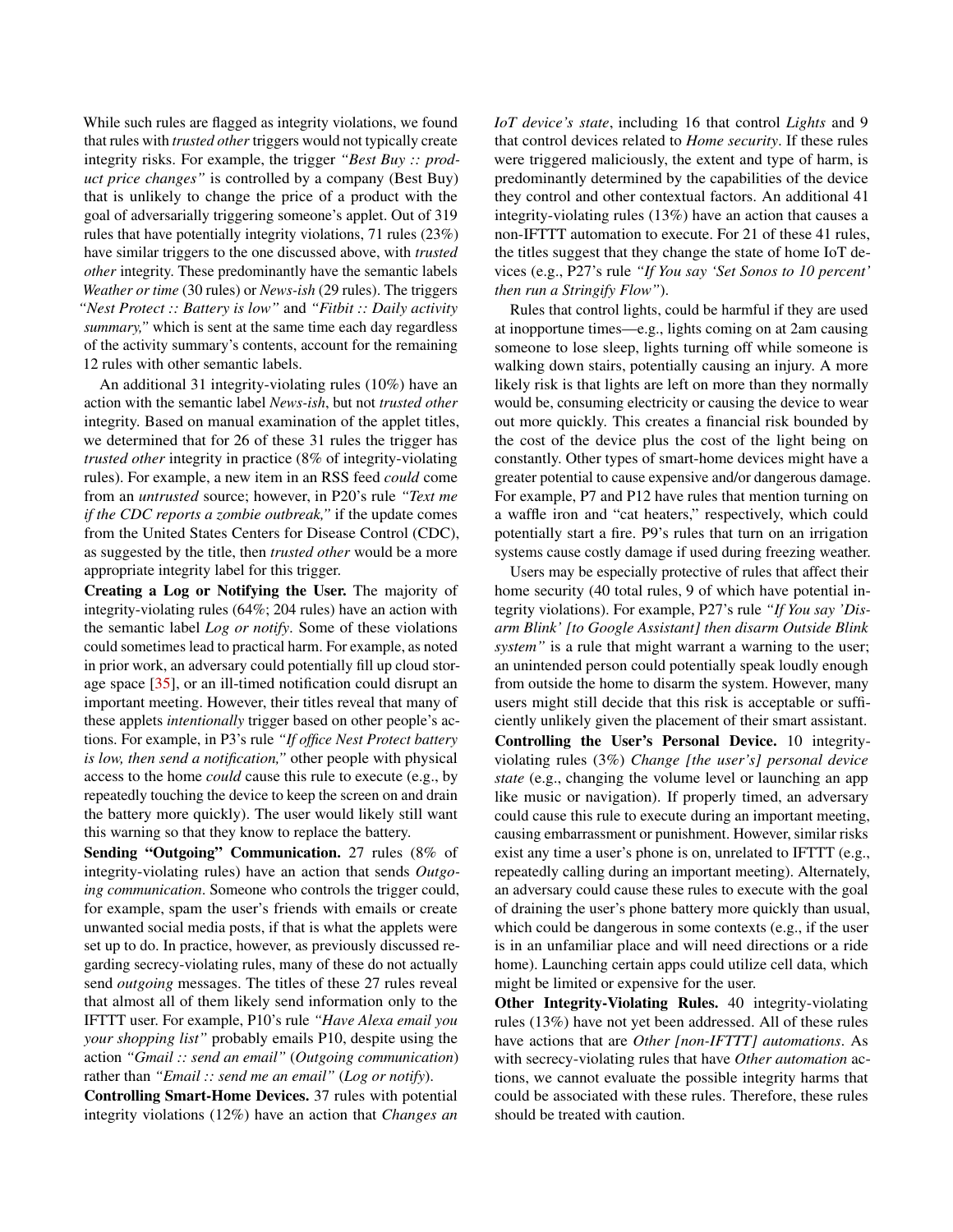<span id="page-8-0"></span>

| Semantic trigger label        | # $(\%)$ of rules | # potentially violating rules<br>(secrecy / integrity) |
|-------------------------------|-------------------|--------------------------------------------------------|
| Weather or time               | $101(13.6\%)$     | 30(0/30)                                               |
| News-ish                      | 121 (16.3%)       | 60(21/60)                                              |
| Sensing IoT device state      | 111 (14.9%)       | 68 (45 / 57)                                           |
| <i>Environment sensing</i>    | $46(6.2\%)$       | 40 (7/37)                                              |
| Intentional trigger           | $38(5.1\%)$       | 24(24/0)                                               |
| Voice command                 | $164(22.1\%)$     | 72 (47/72)                                             |
| Incoming communication        | 19 (2.6%)         | 15(17/14)                                              |
| Sensing online account state  | 57 (7.7%)         | 49 (46 / 20)                                           |
| Actions with personal devices | 58 (7.5%)         | 33(33/0)                                               |
| Other automations             | $30(4.0\%)$       | 29 (29 / 29)                                           |

Table 3: The distribution of rules with each of five semantic trigger labels, and the breakdown of rules with each label with secrecy or integrity violations.

<span id="page-8-1"></span>

| <b>Semantic action label</b> | # $(\%)$ of rules | # potentially violating rules<br>(secrecy / integrity) |
|------------------------------|-------------------|--------------------------------------------------------|
| Change IoT device state      | 254 (34.2%)       | 79 (72/37)                                             |
| Home security*               | 40 $(5.4\%)$      | 17(14/9)                                               |
| $Lights^*$                   | 66 (8.9%)         | 25(21/16)                                              |
| Log or notify                | 368 (49.5%)       | 246 (113/204)                                          |
| Change personal device state | $28(3.8\%)$       | 11(4/10)                                               |
| Outgoing communication       | 41 $(5.5\%)$      | 39 (37/27)                                             |
| Other automations            | 52 (7.0%)         | 49 (43/41)                                             |

Table 4: The distribution of rules with each of five semantic action labels, and the breakdown of rules with each label with secrecy or integrity violations. Labels denoted with an asterisk (\*) are secondary labels for *Change IoT device state*.

### 4.5 Survey Responses

We now consider participants' responses to survey questions, to help further contextualize our findings about their applets. Are participants' assessments of and experiences with their own applets consistent with our finding that most applets are unlikely to lead to harm due to secrecy or integrity violations? What harms have participants encountered, including but not limited to those that arise because of secrecy or integrity violations?

#### <span id="page-8-3"></span>4.5.1 Choosing Applets

Prior work hypothesized that applets shared publicly on IFTTT are a potential attack vector [\[8\]](#page-12-1). Most participants (16, 57%) reported a preference to create their own applets. 25 participants (89%) reported creating *some* applets themselves, and seven participants had created 20 or more applets. Thus, although preventing malicious applets from being available on the IFTTT webpage can mitigate some security and privacy risks, it is also important to be able to identify potential risks in applets created by users themselves.

In addition to using existing applets shared on IFTTT, 9 participants (32%) said that they sometimes or often turn on applets based on friends' or colleagues' recommendations. When taking suggestions from trusted sources, users might

<span id="page-8-2"></span>

| Would you be upset if this applet contributed<br>to the following situation occurring:                                                                                 | Very<br>upset    | Slightly<br>upset            | Not.<br>upset     |
|------------------------------------------------------------------------------------------------------------------------------------------------------------------------|------------------|------------------------------|-------------------|
| <b>TOTAL</b>                                                                                                                                                           | 105              | 114<br>$(41.7\%)$ $(45.2\%)$ | 33<br>$(13.1\%)$  |
| You no longer directly control what files are<br>downloaded from email or social media,<br>possibly spreading malware on your computer?                                | 32               | 9<br>$(69.6\%)$ $(19.6\%)$   | 5<br>$(10.9\%)$   |
| Your electronic device is used in a way it<br>wasn't designed for (such as being toggled<br>on/off very rapidly), possibly reducing its<br>longevity or damaging it?*  | 21               | 16<br>$(55.3\%)$ $(42.1\%)$  | 1<br>$(2.6\%)$    |
| Private information gets posted online<br>unintentionally, possibly embarrassing you?                                                                                  | 28               | 17<br>$(52.8\%)$ $(32.1\%)$  | 8<br>$(15.1\%)$   |
| Data gets uploaded to your cloud storage more<br>often than you thought, possibly causing you to<br>run out of space?                                                  | 14<br>$(26.9\%)$ | 26<br>$(50\%)$               | 12.<br>$(23.1\%)$ |
| You consume more resources (e.g., electricity,<br>phone data, cloud storage space), possibly<br>increasing your bills or otherwise causing you<br>to spend more money? | 10<br>$(15.9\%)$ | 46<br>(73%)                  | 7<br>$(11.1\%)$   |

Table 5: Participants typically stated that they would be very or slightly upset if an applet contributed to a harmful situation. The asterisk (\*) denotes that this question applied only to rules that utilize a physical device in their trigger or action.

be less likely to consider the potential harms.

#### <span id="page-8-5"></span>4.5.2 Participants Believe Their Applets Are Safe

In general, participants did not express concerns about security and privacy risks arising from *their own* use of IFTTT, though they seemed to be aware of the possibility that applets could lead to security and privacy risks. This is consistent with our assessment of their applets. Almost all participants (96%) believed that their applets work as expected and are safe to use. Only six participants (21%) changed their views on the riskiness of applets, even after we explained the definition of secrecy and integrity violations and how this might manifest in applets (at the end of the survey). All six reported increased caution about their applets' secrecy; P16 also reported increased concern about integrity violations.

#### <span id="page-8-4"></span>4.5.3 Harms Experienced from IFTTT Rules

Despite an overall sense that their applets are safe, four participants noted that they *had* experienced harms that they attributed to their applets or expressed that their applets sometimes did not work as expected. The harms they described were not the result of secrecy or integrity violations. Rather, they described instances in which the app or service malfunctioned or in which they had misconfigured a rule. P10's door was unlocked when location updates functioned in an unexpected way: *"... I was in Disneyland and had just turned on my phone's location settings, so when the IFTTT app received the first location broadcast, it was before GPS and cell location could be locked in and so it assumed I was still at home."* P26 explained that she *"used to use an applet that posted*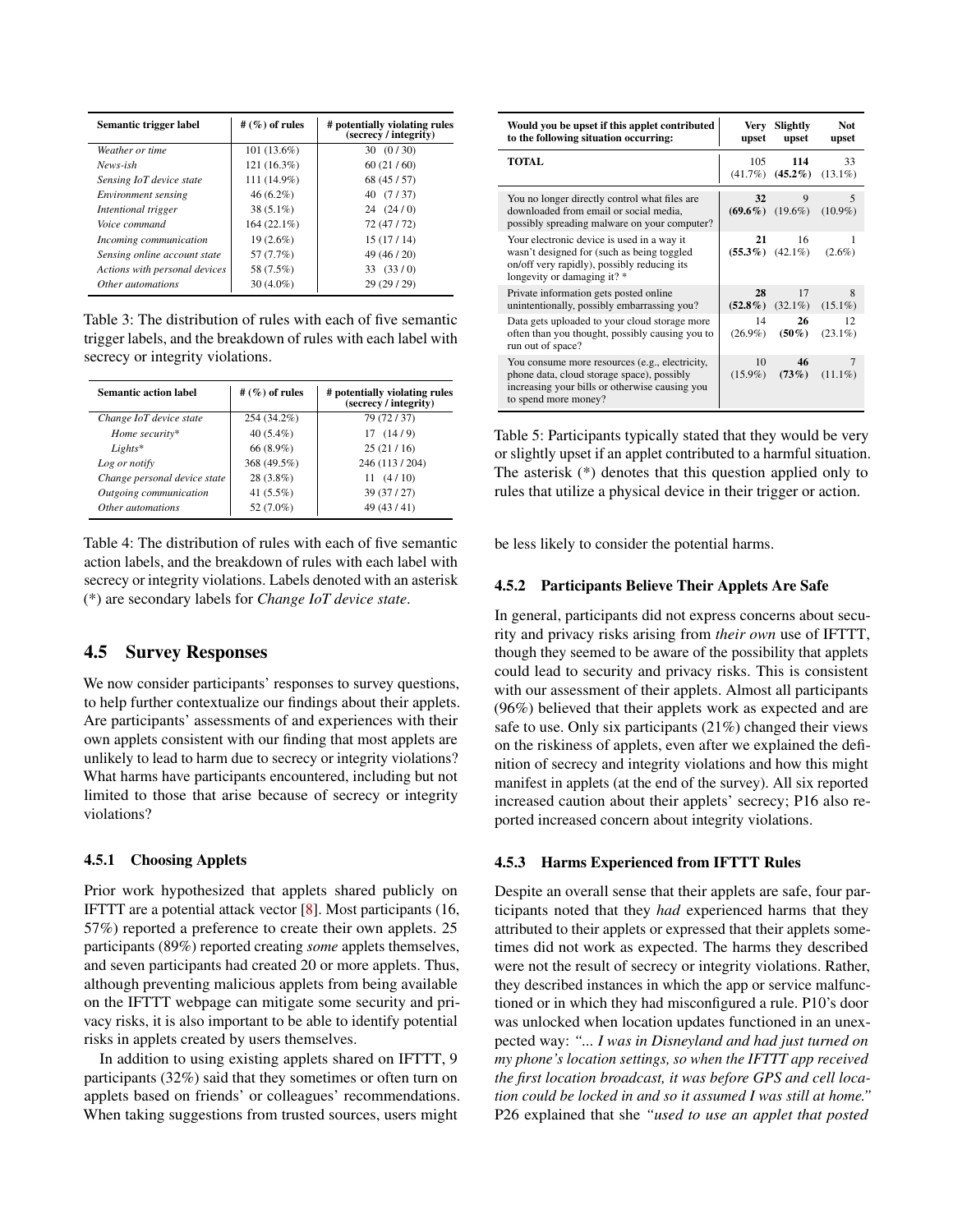*my door lock to a google calendar. That got annoying."* P23 recalled an applet that accidentally flooded his Twitter with posts: *"[it] was only supposed to trigger in some situations, I set it up wrong, realized it was posting too often."* Illustrating the complexity that can exist in a set of rules, P20 reported that one of his applets created an undesired Facebook post, though he was *"unsure of which applet did it."* In Section [5,](#page-9-0) we discuss other types of harm, including but not limited to the ones these participants experienced.

Selection bias may have contributed to our finding that so few participants experienced harms due to their applets. Users who fear or experience harms due to their applets may be less likely to participate in online message boards about home automation, where we reached potential participants.

### <span id="page-9-3"></span>4.5.4 Participants Value Applets' Security and Privacy

Although they mostly believed their applets were safe and did not change their level of caution based on explanations of potential secrecy and integrity violations, participants conveyed that the security and privacy of their applets *is* important to them. 21 participants (75%) said they would be upset if an applet triggered when they did not intend it to, which could happen through an integrity violation (or misconfiguration or incorrect behavior of the rule or connected services).

When asked about whether they would be upset if a specified, potentially-violating applet contributed to one of five undesirable outcomes, they only reported that they would not be upset for a total of 13% of applets (see Table [5\)](#page-8-2). Comparing across the different types of harmful outcomes, they were less concerned about the possibility of using up cloud storage space and consuming extra resources than they were about an applet possibly posting private information that would embarrass them, spreading malware on their computer, or damaging their physical smart-home devices.

Many participants were uncomfortable with certain other people knowing which applets they have, especially strangers (i.e., 46% of participants disagreed that "[they are] comfortable with anyone knowing what applets [they] use," as shown in Table [6\)](#page-9-1). strangers having this information (see Table [6\)](#page-9-1). In Section [5,](#page-9-0) we re-examine the implications of this finding.

### <span id="page-9-0"></span>5 Discussion

In contrast with the results of the automated analysis (Section [4.3\)](#page-5-0) and the findings of previous work [\[35\]](#page-13-0), our analysis of real users' applets suggests that the majority of applets are unlikely to lead to significant risks due to secrecy or integrity violations. Nevertheless, our finding that participants *are* concerned about the security and privacy of their applets emphasizes the importance of identifying potentially harmful applets more accurately.

With this in mind, we next consider what *additional* harms applets could introduce that may not be encompassed by the

<span id="page-9-1"></span>

| <b>Survey Prompt</b>                                               | <b>Strongly or</b><br>somewhat<br>agree | <b>Neither</b><br>agree nor<br>disagree | <b>Strongly or</b><br>somewhat<br>disagree |
|--------------------------------------------------------------------|-----------------------------------------|-----------------------------------------|--------------------------------------------|
| I am comfortable telling my<br><b>friends</b> what applets I use.  | $24(85.7\%)$                            | $3(10.7\%)$                             | $1(3.6\%)$                                 |
| I am comfortable telling my<br>colleagues what applets I use.      | $23(82.1\%)$                            | $4(14.3\%)$                             | $1(3.6\%)$                                 |
| I am comfortable with <b>anyone</b><br>knowing what applets I use. | 11 (39.3%)                              | 4 (14.3%)                               | $13(46.5\%)$                               |

Table 6: Participants were more likely to report that they would be comfortable with friends or colleagues knowing about their IFTTT rules than strangers. The answer choice with the most responses is shown in bold.

previous focus on secrecy or integrity risks, as they were defined in the automated analysis that we leveraged. We additionally re-surface key take-aways from Section [4,](#page-4-1) addressing limitations of the existing automated analysis that lead to nonrisky applets being labeled as potentially violating. Finally, we conclude with guidelines for future tools that seeks to more accurately identify risky (or non-risky) applets.

## <span id="page-9-2"></span>5.1 Risks Beyond Secrecy and Integrity Violations Against the IFTTT User

Mismatch Between Reality and Expectations When Setting up an Applet. Several participants described scenarios in which their experiences using IFTTT applets did not match their expectations. This could occur for many reasons, which do not necessarily involve secrecy or integrity violations or adversarial actions: IFTTT services might not work as expected (e.g., not sensing location appropriately when devices connect and disconnect from the Internet), users might unintentionally misconfigure their applets (e.g., mis-spelling an applet parameter such as a search term), or users might not anticipate the impact of an applet even when it is configured as intended (e.g., P26 in retrospect decided that adding a calendar entry every time her door locked was "annoying").

Surveillance Risks to Incidental Users. Many rules cause data to be collected about people *other* than the IFTTT user, possibly without their awareness. We refer to these other people as *incidental users*. For example, P11's rule *"If [name] presence detected, then create Journal entry"* in effect monitors [name]'s location and schedule. Furthermore, all IFTTT rules create a record, accessible after the fact, whenever they execute. Hence, P9's rule *"If - Front Door locked then switch off Entryway Light"* creates a record, through IFTTT, of each time the front door is locked. P9 could use this log to determine exactly when his family members arrive or leave.

Rules especially likely to trigger based on the actions of incidental users include those that *Sense IoT device states* (e.g., when a door is locked) or *Sense changes to the environment* (e.g., if the temperature increases when someone is home), as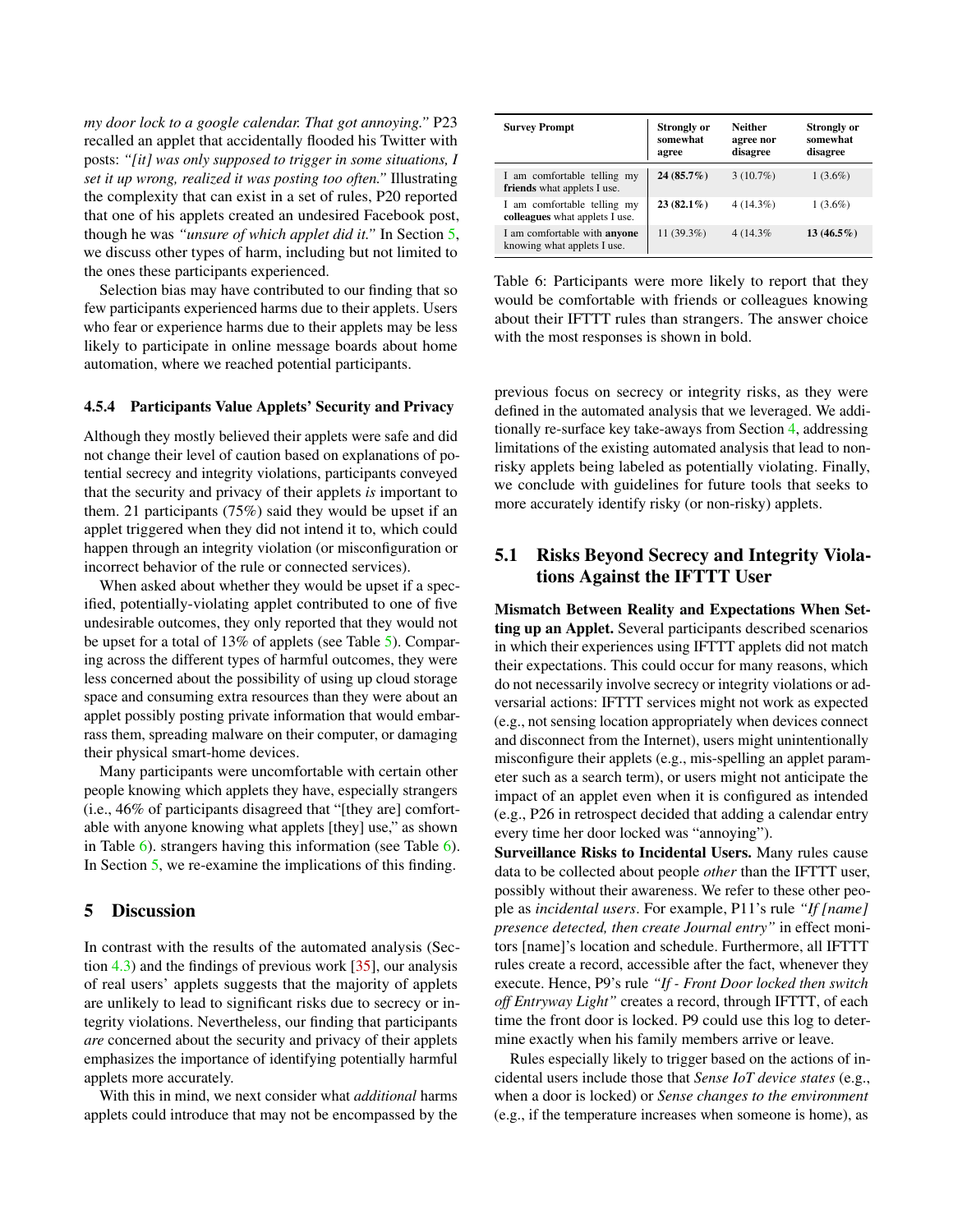well as those that trigger based on *Incoming communication*. Collectively, these make up 162 rules, or 22% of participants' rules, and include 53 rules that are non-violating according to information-flow analysis. Additionally, some rules with other semantic trigger labels might also present risks to incidental users. For example, several of P2's rules toggle a SmartThings Switch when three distinct people's phones connect to or disconnect from his WiFi (semantic trigger label *Actions with personal devices*). One of the phone owners is referred to as a "[baby/pet]sitter" in the applet title.

Incidental users can be family members, household visitors, employees, or neighbors. For example, P28's "Motion alert!" rule (which sends a notification when motion is detected) could inadvertently capture information about neighbors' daily schedules if it reacts to motion on a communal sidewalk. People other than household members might be especially unlikely to realize that they are being monitored via these rules. We have no reason to believe that any participants in our study used IFTTT in abusive ways to intentionally collect data about incidental users, but risks and harms, such as chilling effects [\[31\]](#page-13-18), can exist even when surveillance is not intended adversarially. When such data *is* collected with malicious intent, as it might be in an abusive relationship, this type of surveillance could be especially harmful.

Our study was not designed to explore research questions related to incidental users and, thus, our conclusions on this topic are limited. Instead, our findings advocate for research that more thoroughly explores the privacy preferences and experiences of incidental users. Future work in this area would benefit from data collection of a larger scale and broader scope, including input from a variety of stakeholders other than people who use IFTTT or own smart home devices.

## <span id="page-10-0"></span>5.2 Limitations of Current Information-Flow-Based Automated Analysis

Trustworthiness of Information. Rules that convey trusted information could be used to trick users into trusting attackersupplied information, particularly when this information is conveyed to the user over a less trusted channel. Several users, for example, used rules triggered by official CDC or weather information updates whose actions propagated this information to the user via email or another similar channel. In these cases, the source of the information is trusted, but the delivery channel used by the rule is not. An attacker could easily create an email message indistinguishable from one created by the rule, thereby tricking a user who set up the rule into believing that a trusted source supplied the information (and hence caused the email to be sent).

Such risks are not discovered by previous information-flow analyses: these would flag as a violation a flow from a lower integrity trigger to a higher integrity action; here, in contrast, the potential danger comes from the *user* treating an action as if it was as trustworthy as the trigger. Although this risk could

apply to any rule with a somewhat trusted trigger, *Log or notify* (193 rules) are explicitly designed to convey information and may be particularly susceptible.

Reconsidering What Is "Secret." The automated information-flow-based analysis we use assumes that IFTTT rules adopted by users are public (i.e., known to the attacker). Similarly, it assumes that secret information would flow from the trigger to the action. However, viewing real users' rules has led us to challenge these assumptions. What risks are substantially mitigated, or introduced, if we assume that adversaries do not know a rule and its configuration? Could adversaries infer sufficient details about rules to take advantage of otherwise unlikely risks?

Many potential secrecy and integrity violations in participants' rules could only be exploited if the adversary knew the rule. For example, P27 had the rule *"If You say 'Disarm Blink' then disarm Outside Blink [alarm] system."* Without knowing the phrase to use to disarm the alarm system, an adversary may technically be able to disarm the alarm system but would have difficulty doing so. Similarly, without knowing about P11's rule *"If daily Steps goal not achieved by 10:15 pm, then send me an SMS,"* an adversary who sees (or hears) that P11 receives an SMS at 10:15pm would be unlikely to guess the *meaning* of the SMS (i.e., that P11 had been less active that day) without knowing that he was using this rule.

There are many potential ways that an adversary could infer details about the configuration of a rule (e.g., overhearing P27 use the smart assistant phrase to disarm their alarm system), and there are a variety of aspects of the rule that a user might care about keeping secret. In some cases, the secret or sensitive information may be entirely contained in the rule and only *implied* by the triggers or actions. For example, in the case of P11's rule *"If new [Craigslist] post from search Search URL then send me an SMS at [number],"* the user may wish to protect the secrecy of the specific search term they are following. The trigger is not secret, since Craigslist posts are publicly available; observations of the action could reveal this potentially sensitive detail about the rule.

By assuming that the IFTTT rule was public, the information-flow-based analysis on the one hand failed to identify rules that potentially leak sensitive information regarding the rule itself and on the other hand overestimated the probability of secrecy or integrity violations of other rules. Modeling the components of IFTTT rules on a more fine-grained level (e.g., specifying a secrecy and integrity label for the rule's parameters or the rule itself) could potentially address these limitations.

Rethinking the Granularity of Labels. In participants' applets, we found triggers and actions whose labels were both too fine grained and too coarse grained. For example, triggers based on official weather reports or the time of day were labelled as *trusted other*. This led to innocuous applets such as P17's *"Get the weather forecast every day at 7:00 AM"* being marked as potentially violating. In practice, distinguishing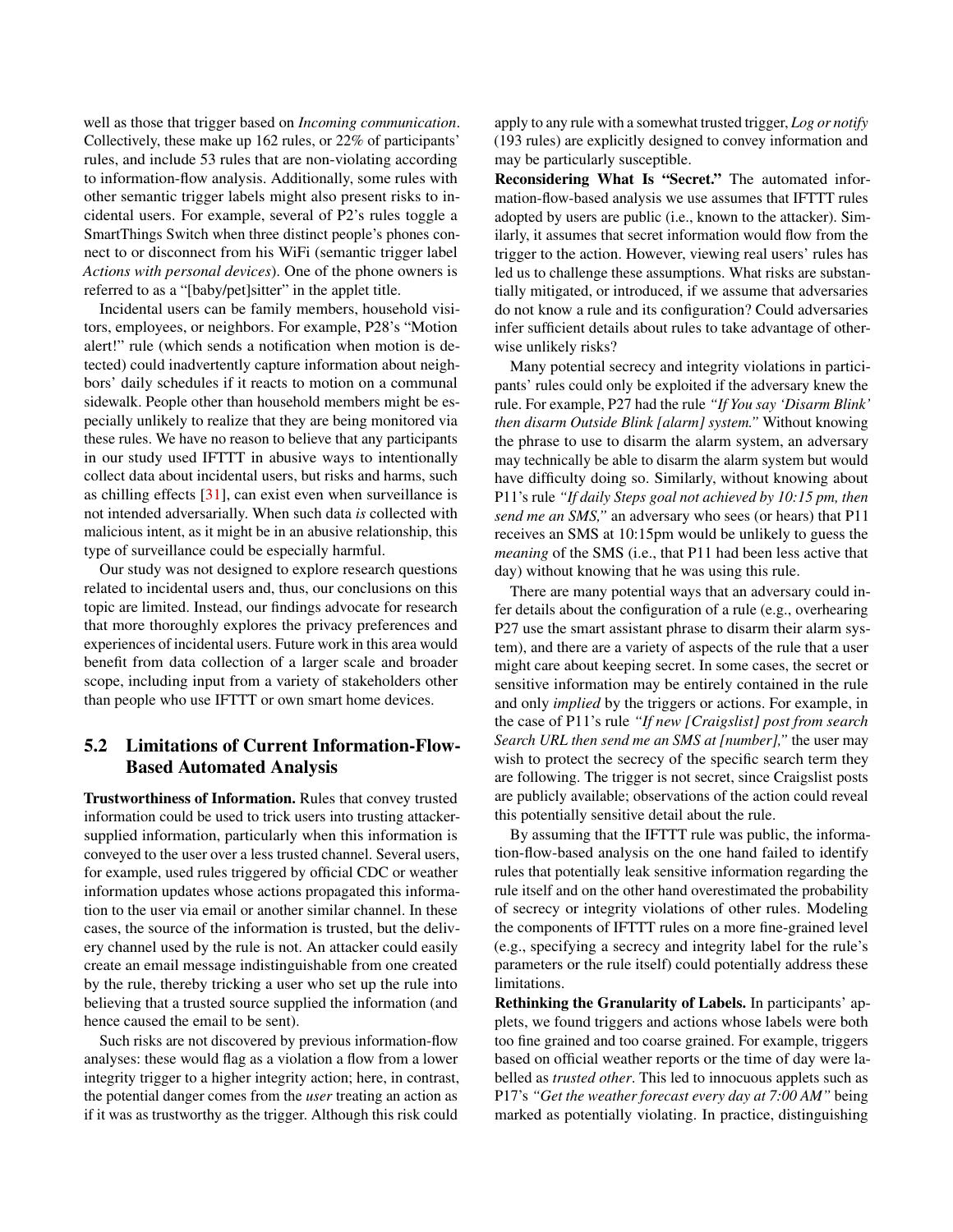between *trusted* and *trusted other* was unnecessary.

On the other hand, for some rules that have the same secrecy or integrity label for both their trigger and action—which causes information-flow analysis to judge them as safe contextual details are needed to determine whether the people who can observe or control the trigger are in fact the same as those who can observe or control the action. For example, in P2's rule *"If kitchen Lights switched off then turn off lights in Kitchen"* both the trigger and the action have *restricted physical* secrecy, so this rule is considered non-secrecy violating. Based on the title, we can infer that this interpretation is correct—the trigger and action occur in *same* physical space (the kitchen). A similar rule that triggers when bedroom lights are switched off would also be marked as non-secrecy violating; however, that rule might reveal to people in the kitchen when someone enters the bedroom, and hence does constitute a secrecy violation (albeit perhaps not a particularly harmful one). 224 (125) such non-violating rules have triggers and actions with the same secrecy (integrity) label (*restricted online*, *restricted physical*, *trusted online*, or *trusted physical*).

In order to more accurately identify when rules are actually violating, choices of secrecy and integrity labels should be better-informed by a deeper understanding of contextual factors (e.g., devices' relative locations).

Challenges in Labelling External Services. Many services that access or update online content include attribution: they capture *who* added or edited content. The information-flow analysis specifies only that integrity labels describe "who could cause the event" [\[35\]](#page-13-0). We found that determining an integrity label for this type of action requires both a nuanced definition of "the event" and a deep understanding of (e.g., Google Calendar's) functionality. For example, the integrity label for the action *"Google Calendar :: Quick add event"* should denote "who could add an event to this calendar" (*definition 1*). However, Google Calendar events include a "created by" field, specifying the user (account) that created the event. Since the IFTTT rule creates a calendar event that shows up as "created by [username]" (where [username] is the IFTTT user's Google account name), an alternative integrity label would denote "who could add a calendar event to this calendar that appears to be created by [username]" (*definition 2*).

Although definition 1 is consistent with the action's description in IFTTT, using it for information-flow analysis will not capture erroneous attribution of the calendar entry. If someone who can add events to a shared calendar (from their own user account) instead uses, e.g., Avery's rule to create a calendar event, they could add events with embarrassing or offensive titles that other people would attribute to Avery.

## 5.3 Guidelines for Automatically Identifying Risky Applets

Based on our findings, we compiled guidelines to help more accurately identify potentially risky trigger-action rules:

- Be aware of gaps between users' intent and installed rules (Section  $5.1$ ).
- Consider risks to incidental users, and consider a variety of potential adversaries such as abusive partners, which might include the IFTTT user themselves (Section [5.1\)](#page-9-2).
- Analysis should not assume that other people (e.g., potential attackers) know the rule or its configuration (Section [5.2\)](#page-10-0).
- Expect that appropriate secrecy and integrity labels are sensitive to contextual details that may be difficult to determine automatically, such as the settings of users' external services or the location of their physical devices (Section [5.2\)](#page-10-0).
- For giving intuitive warnings to users, semantic labels may be more useful than fine-grained analyses, because they correlate with risky rules (e.g., about *Home security*) and can explain how a rule could lead to harm. Simple heuristics could effectively complement more theoretically grounded analyses (Section [4.4\)](#page-5-1).

Future work should seek to incorporate these guidelines into automated analyses and to provide a deeper understanding of users' experiences. Our survey was designed to inquire about the types of harms posited in prior work; future work should seek to explore the other types of potential harm that we identified. For example, while we identified the possibility of IFTTT rules with surveillance risks to incidental users, we do not yet know if they recognize that these risks exist or what their security and privacy preferences regarding other peoples' rules are. Our participant sample was demographically skewed; future studies could assess whether different groups of IFTTT users might have rules with different potential risks. Since incorporating contextual details may be necessary to determine appropriate secrecy and integrity labels, future work might consider how this information could be obtained, either by asking users directly or through automated (technical) means.

## 6 Conclusion

We evaluated the possible risks and harms associated with real users' IFTTT applets. Applets were less risky than was previously shown through automated analysis that sought to identify secrecy and integrity violations; however, we discovered new types of potential harm not previously considered in that automated analysis. Additionally, we outline some of the ways that the automated analysis falls short even in its ability to accurately identify secrecy and integrity risks. Finally, we discuss guidelines for creating a better tool (future work) that would identify risky applets—both from the standpoint of more accurately identifying secrecy and integrity violations and in terms of identifying other types of risk.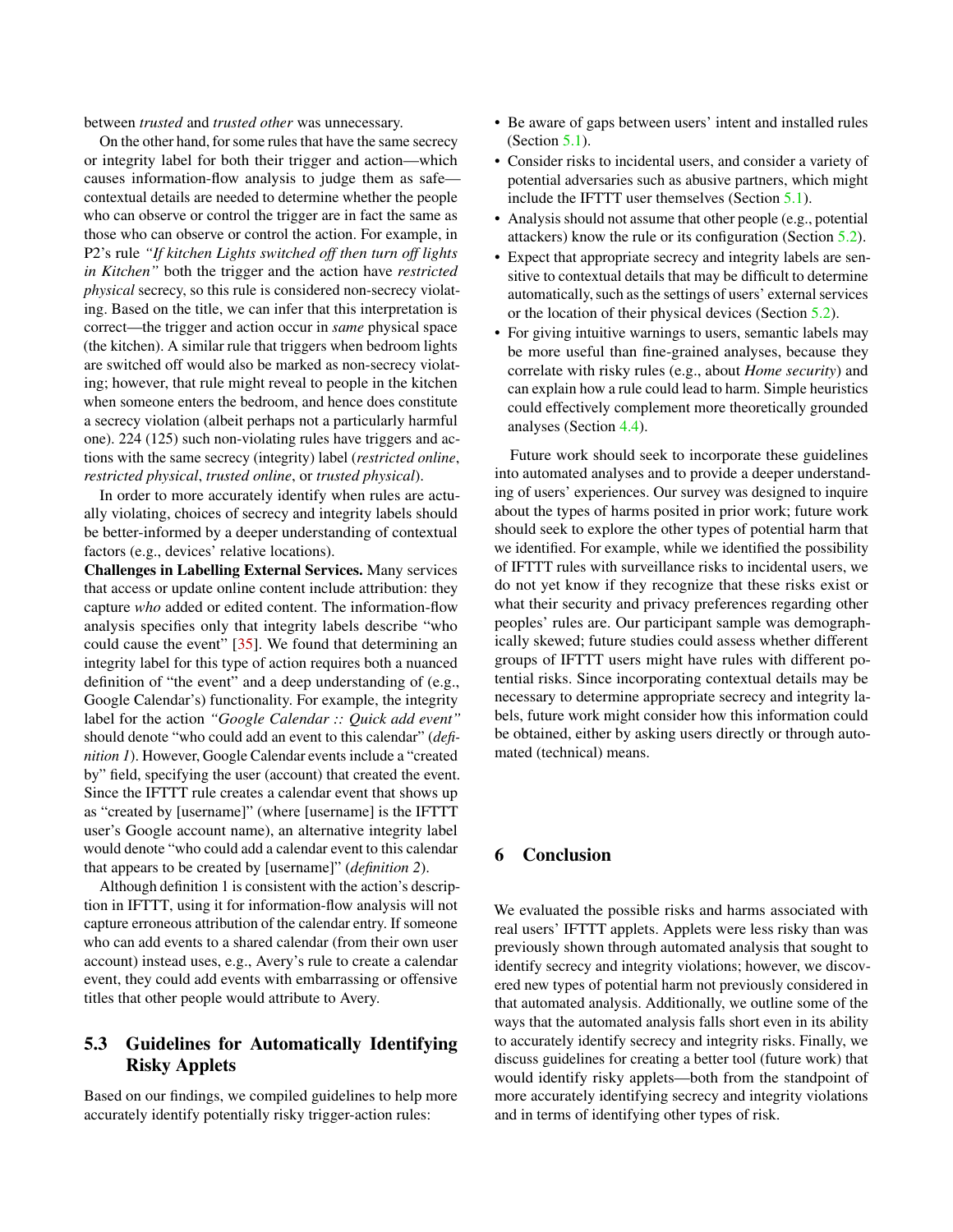### Acknowledgments

This work was supported in part by gifts from Google and the CyLab Security and Privacy Institute at Carnegie Mellon University; by a CyLab Presidential Fellowship and a Symantec Research Lab fellowship; and by DARPA and the Air Force Research Laboratory under agreement number FA8750-15-2- 0277.

### References

- <span id="page-12-17"></span>[1] If This Then That (IFTTT). [https://ifttt](https://ifttt.com).com.
- <span id="page-12-18"></span>[2] Microsoft Flow. [https://flow](https://flow.microsoft.com/en-us/).microsoft.com/en[us/](https://flow.microsoft.com/en-us/).
- <span id="page-12-0"></span>[3] Research: 90 [https://www](https://www.iottechnews.com/news/2018/may/15/research-us-consumers-smart-home-device/).iottechnews.com/news/ [2018 / may / 15 / research - us - consumers - smart](https://www.iottechnews.com/news/2018/may/15/research-us-consumers-smart-home-device/)  [home-device/](https://www.iottechnews.com/news/2018/may/15/research-us-consumers-smart-home-device/).
- <span id="page-12-4"></span>[4] SmartThings. [https://www](https://www.smartthings.com/).smartthings.com/.
- <span id="page-12-19"></span>[5] Zapier. [https://zapier](https://zapier.com/).com/.
- <span id="page-12-12"></span>[6] Noura Abdi, Kopo M. Ramokapane, and Jose M. Such. More than smart speakers: Security and privacy perceptions of smart home personal assistants. In *Proceedings of the 15th Symposium on Usable Privacy and Security (SOUPS)*, 2019.
- <span id="page-12-13"></span>[7] Noah Apthorpe, Yan Shvartzshnaider, Arunesh Mathur, Dillon Reisman, and Nick Feamster. Discovering smart home internet of things privacy norms using contextual integrity. *Proceedings of ACM Interaction Mobile Wearable Ubiquitous Technology*, 2(2):59:1–59:23, 2018.
- <span id="page-12-1"></span>[8] Iulia Bastys, Musard Balliu, and Andrei Sabelfeld. If this then what? Controlling flows in IoT apps. In *Proceedings of the 25th ACM SIGSAC Conference on Computer and Communications Security (CCS)*, pages 1102–1119, 2018.
- <span id="page-12-8"></span>[9] Suman S. Bhunia and Mohan Gurusamy. Dynamic attack detection and mitigation in IoT using sdn. In *Proceedings of the 27th IEEE International Telecommunication Networks and Applications Conference (ITNAC)*, pages 1–6, 2017.
- <span id="page-12-2"></span>[10] Z. Berkay Celik, Patrick McDaniel, and Gang Tan. Soteria: Automated IoT safety and security analysis. In *Proceedings of the 2018 USENIX Annual Technical Conference (USENIX ATC)*, pages 147–158, 2018.
- <span id="page-12-3"></span>[11] Z. Berkay Celik, Gang Tan, and Patrick McDaniel. IoT-Guard: Dynamic enforcement of security and safety policy in commodity IoT. In *Proceedings of the 26th Annual Network and Distributed System Security Symposium (NDSS)*, 2019.
- <span id="page-12-9"></span>[12] Nicholas DeMarinis and Rodrigo Fonseca. Toward usable network traffic policies for IoT devices in consumer networks. In *Proceedings of the 2017 Workshop on Internet of Things Security and Privacy (IoTS&P)*, pages 43–48, 2017.
- <span id="page-12-10"></span>[13] Soteris Demetriou, Nan Zhang, Yeonjoon Lee, XiaoFeng Wang, Carl Gunter, Xiaoyong Zhou, and Michael Grace. Hanguard: Sdn-driven protection of smart home WiFi devices from malicious mobile apps. In *Proceedings of the 10th ACM Conference on Security and Privacy in Wireless and Mobile Networks (WiSec)*, pages 122–133, 2017.
- <span id="page-12-14"></span>[14] Pardis Emami-Naeini, Henry Dixon, Yuvraj Agarwal, and Lorrie Faith Cranor. Exploring how privacy and security factor into IoT device purchase behavior. In *Proceedings of the 2019 CHI Conference on Human Factors in Computing Systems (CHI)*, 2019.
- <span id="page-12-5"></span>[15] Earlence Fernandes, Jaeyeon Jung, and Atul Prakash. Security analysis of emerging smart home applications. In *Proceedings of the 37th IEEE Symposium on Security and Privacy (SP)*, pages 636–654, 2016.
- <span id="page-12-7"></span>[16] Earlence Fernandes, Justin Paupore, Amir Rahmati, Daniel Simionato, Mauro Conti, and Atul Prakash. Flowfence: Practical data protection for emerging IoT application frameworks. In *Proceedings of the 25th USENIX Security Symposium (USENIX Security)*, pages 531–548, 2016.
- <span id="page-12-6"></span>[17] Earlence Fernandes, A. Rahmati, Jaeyeon Jung, and Atul Prakash. Security implications of permission models in smart-home application frameworks. *IEEE Security Privacy Magazine*, 15(2):24–30, 2017.
- <span id="page-12-20"></span>[18] Earlence Fernandes, Amir Rahmati, Jaeyeon Jung, and Atul Prakash. Decentralized action integrity for triggeraction IoT platforms. In *Proceedings of the 25th Annual Network and Distributed System Security Symposium (NDSS)*, 2018.
- <span id="page-12-15"></span>[19] Christine Geeng and Franziska Roesner. Who's in control?: Interactions in multi-user smart homes. In *Proceedings of the 2019 CHI Conference on Human Factors in Computing Systems (CHI)*, pages 268:1–268:13, 2019.
- <span id="page-12-11"></span>[20] Garrett M. Graff. Now a dorm room minecraft scam brought down the Internet. [https://www](https://www.wired.com/story/mirai-botnet-minecraft-scam-brought-down-the-internet/).wired.com/ [story/mirai-botnet-minecraft-scam-brought](https://www.wired.com/story/mirai-botnet-minecraft-scam-brought-down-the-internet/)[down-the-internet/](https://www.wired.com/story/mirai-botnet-minecraft-scam-brought-down-the-internet/), December 2017.
- <span id="page-12-16"></span>[21] Weijia He, Maximilian Golla, Roshni Padhi, Jordan Ofek, Markus Dürmuth, Earlence Fernandes, and Blase Ur. Rethinking access control and authentication for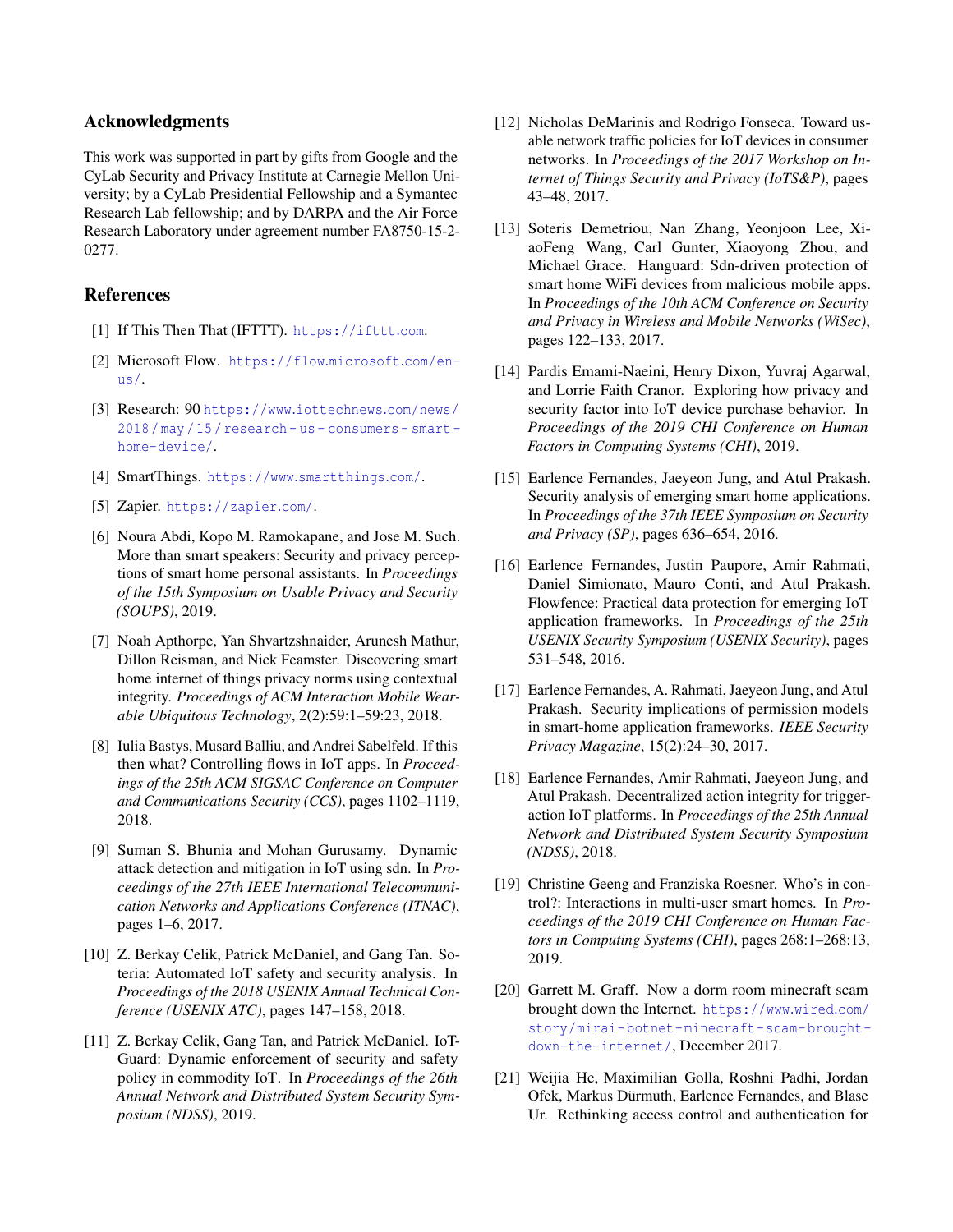the home internet of things (IoT). In *Proceedings of the 27th USENIX Security Symposium (USENIX Security)*, pages 255–272, 2018.

- <span id="page-13-15"></span>[22] Kai-Hsiang Hsu, Yu-Hsi Chiang, and Hsu-Chun Hsiao. Safechain: Securing trigger-action programming from attack chains. *IEEE Transactions on Information Forensics and Security*, 14(10):2607–2622, 2019.
- <span id="page-13-4"></span>[23] Yunhan Jack Jia, Qi Alfred Chen, Shiqi Wang, Amir Rahmati, Earlence Fernandes, Z. Morley Mao, and Atul Prakash. ContexIoT: Towards providing contextual integrity to appified IoT platforms. In *Proceedings of the 24th Annual Network and Distributed System Security Symposium (NDSS)*, 2017.
- <span id="page-13-14"></span>[24] Thorin Klosowski. Automation showdown: IFTTT vs Zapier vs Microsoft Flow. [https://lifehacker](https://lifehacker.com/automation-showdown-ifttt-vs-zapier-vs-microsoft-flow-1782584748).com/ [automation - showdown - ifttt - vs - zapier - vs](https://lifehacker.com/automation-showdown-ifttt-vs-zapier-vs-microsoft-flow-1782584748)  [microsoft-flow-1782584748](https://lifehacker.com/automation-showdown-ifttt-vs-zapier-vs-microsoft-flow-1782584748), 2016.
- <span id="page-13-3"></span>[25] Xianghang Mi, Feng Qian, Ying Zhang, and XiaoFeng Wang. An empirical characterization of IFTTT: Ecosystem, usage, and performance. In *Proceedings of the 2017 Internet Measurement Conference (IMC)*, pages 398–404, 2017.
- <span id="page-13-16"></span>[26] B. Montagu, B. C. Pierce, and R. Pollack. A theory of information-flow labels. In *IEEE 26th Computer Security Foundations Symposium (CSF)*, 2013.
- <span id="page-13-17"></span>[27] Andrew C. Myers and Barbara Liskov. Complete, safe information flow with decentralized labels. In *IEEE Symposium on Security and Privacy (Cat. No.98CB36186)*, 1998.
- <span id="page-13-1"></span>[28] Chandrakana Nandi and Michael D. Ernst. Automatic trigger generation for rule-based smart homes. In *Proceedings of the 2016 ACM Workshop on Programming Languages and Analysis for Security (PLAS)*, pages 97– 102, 2016.
- <span id="page-13-6"></span>[29] Sukhvir Notra, Muhammad Siddiqi, Hassan Habibi Gharakheili, Vijay Sivaraman, and Roksana Boreli. An experimental study of security and privacy risks with emerging household appliances. In *Proceedings of the 2014 IEEE Conference on Communications and Network Security*, pages 79–84, 2014.
- <span id="page-13-10"></span>[30] Danny Palmer. Mirai botnet adds three new attacks to target IoT devices. [https :](https://www.zdnet.com/article/mirai-botnet-adds-three-new-attacks-to-target-iot-devices/) / / www.zdnet.[com / article / mirai - botnet - adds](https://www.zdnet.com/article/mirai-botnet-adds-three-new-attacks-to-target-iot-devices/)  [three- new- attacks- to- target- iot- devices/](https://www.zdnet.com/article/mirai-botnet-adds-three-new-attacks-to-target-iot-devices/), May 2018.
- <span id="page-13-18"></span>[31] Jonathon W. Penney. Whose speech is chilled by surveillance? https : / / slate.[com / technology /](https://slate.com/technology/2017/07/women-young-people-experience-the-chilling-effects-of-surveillance-at-higher-rates.html) [2017 / 07 / women - young - people - experience -](https://slate.com/technology/2017/07/women-young-people-experience-the-chilling-effects-of-surveillance-at-higher-rates.html)

[the - chilling - effects - of - surveillance - at](https://slate.com/technology/2017/07/women-young-people-experience-the-chilling-effects-of-surveillance-at-higher-rates.html)  [higher-rates](https://slate.com/technology/2017/07/women-young-people-experience-the-chilling-effects-of-surveillance-at-higher-rates.html).html, July 2017.

- <span id="page-13-13"></span>[32] Roei Schuster, Vitaly Shmatikov, and Eran Tromer. Situational access control in the Internet of Things. In *Proceedings of the 25th ACM SIGSAC Conference on Computer and Communications Security (CCS)*, pages 1056–1073, 2018.
- <span id="page-13-7"></span>[33] Anna Kornfeld Simpson, Franziska Roesner, and Tadayoshi Kohno. Securing vulnerable home IoT devices with an in-hub security manager. In *Proceedings of the 15th IEEE International Conference on Pervasive Computing and Communications Workshops (PerCom Workshops)*, pages 551–556, 2017.
- <span id="page-13-8"></span>[34] Vijay Sivaraman, Hassan Habibi Gharakheili, Arun Vishwanath, Roksana Boreli, and Olivier Mehani. Networklevel security and privacy control for smart-home IoT devices. In *Proceedings of the 11th IEEE International Conference on Wireless and Mobile Computing, Networking and Communications (WiMob)*, pages 163–167, 2015.
- <span id="page-13-0"></span>[35] Milijana Surbatovich, Jassim Aljuraidan, Lujo Bauer, Anupam Das, and Limin Jia. Some recipes can do more than spoil your appetite: Analyzing the security and privacy risks of IFTTT recipes. In *Proceedings of the 26th International World Wide Web Conference (WWW)*, 2017.
- <span id="page-13-11"></span>[36] Madiha Tabassum, Tomasz Kosinski, and Heather Richter Lipford. "I don't own the data": End user perceptions of smart home device data practices and risks. In *Proceedings of the 15th Symposium on Usable Privacy and Security (SOUPS)*, 2019.
- <span id="page-13-5"></span>[37] Yuan Tian, Nan Zhang, Yueh-Hsun Lin, XiaoFeng Wang, Blase Ur, Xianzheng Guo, and Patrick Tague. SmartAuth: User-centered authorization for the Internet of Things. In *Proceedings of the 26th USENIX Security Symposium (USENIX Security)*, pages 361–378, 2017.
- <span id="page-13-2"></span>[38] Qi Wang, Wajih U. Hassan, Adam Bates, and Carl Gunter. Fear and logging in the internet of things. In *Proceedings of the 25th Annual Network and Distributed System Security Symposium (NDSS)*, 2018.
- <span id="page-13-12"></span>[39] Yaxing Yao, Justin Reed Basdeo, Oriana Rosata Mcdonough, and Yang Wang. Privacy perceptions and designs of bystanders in smart homes. *Proceedings of the ACM on Human-Computer Interaction*, 3(CSCW):59:1– 59:24, November 2019.
- <span id="page-13-9"></span>[40] Tianlong Yu, Vyas Sekar, Srinivasan Seshan, Yuvraj Agarwal, and Chenren Xu. Handling a trillion (unfixable) flaws on a billion devices: Rethinking network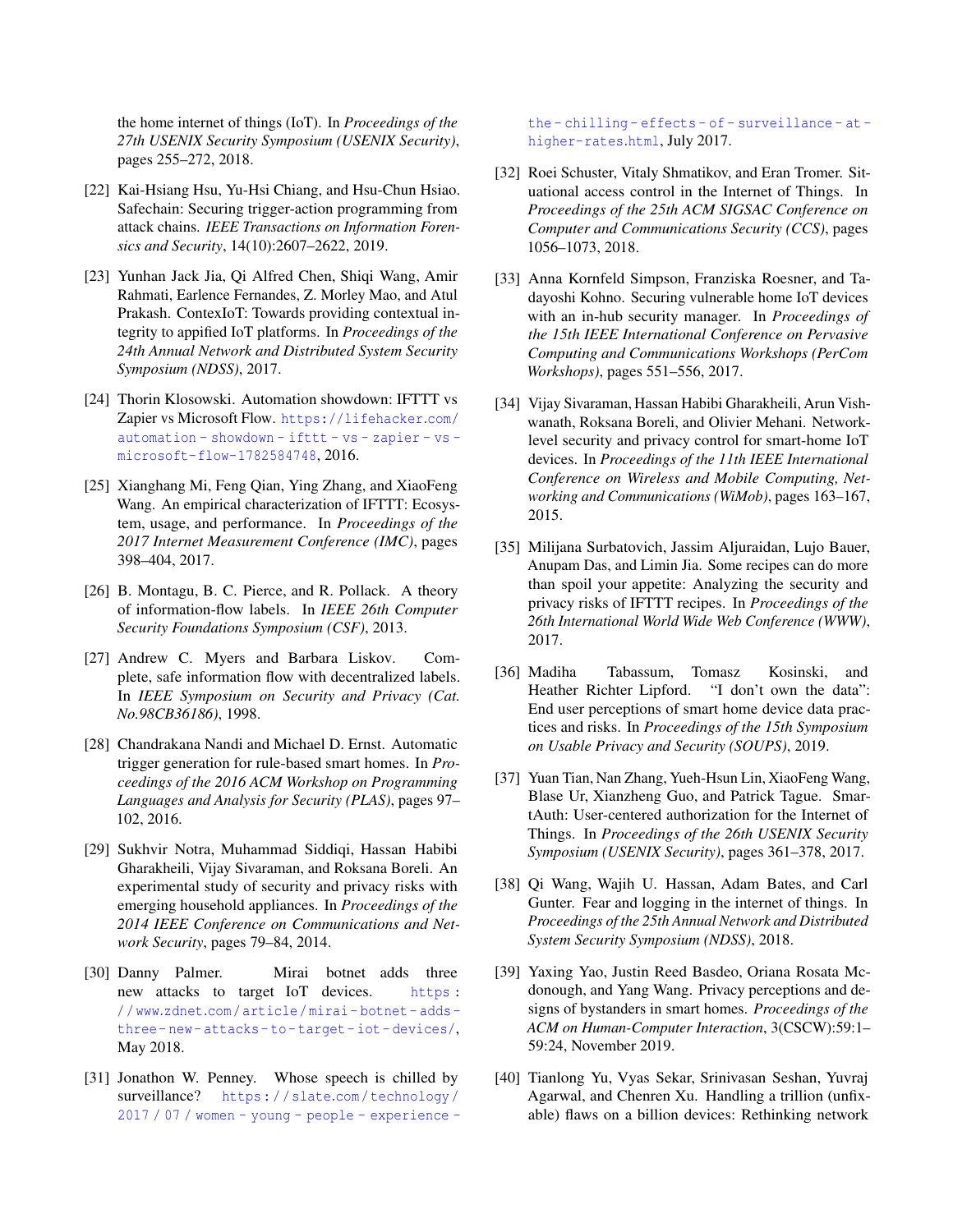<span id="page-14-3"></span>

| Rank           | Channel (# of participants) |
|----------------|-----------------------------|
| 1              | Notifications (21)          |
| $\overline{c}$ | Email (18)                  |
|                | Weather Underground (18)    |
| 4              | Date and Time (16)          |
| 5              | Google Sheets (15)          |
| 6              | IFTTT(13)                   |
|                | SmartThings (13)            |
| 8              | Amazon Alexa (12)           |
|                | Location (12)               |
| 10             | RSS Feed (11)               |

Table 7: The top ten channels in rank order by the number of participants using them.

| Rank | Channel: Trigger (# of participants)                                                                               |
|------|--------------------------------------------------------------------------------------------------------------------|
| 1    | Amazon Alexa: Say a specific phrase (12)<br>IFTTT:: New trigger or action published by service $(12)$              |
| 3    | Date and Time:: Every day at $(11)$<br>Weather Underground :: Tomorrow's forecast calls for (11)                   |
| 5    | Button Widget: Button press (10)<br>Google Assistant :: Say a simple phrase (10)<br>RSS Feed :: New feed item (10) |
| 8    | Location :: You exit an area (9)                                                                                   |
| 9    | Location $::$ You enter an area $(8)$                                                                              |
| 10   | Date and Time :: Every day of the week at $(7)$                                                                    |

Table 8: The top ten triggers in rank order by the number of participants using them.

security for the Internet-of-Things. In *Proceedings of the 14th ACM Workshop on Hot Topics in Networks (HotNets)*, pages 5:1–5:7, 2015.

<span id="page-14-0"></span>[41] Eric Zeng and Franziska Roesner. Understanding and improving security and privacy in multi-user smart homes: A design exploration and in-home user study. In *Proceedings of the 28th USENIX Security Symposium (USENIX Security)*, pages 159–176, 2019.

## <span id="page-14-2"></span>A Appendix A: Frequently-Used Applet Components

Participants had a total of 743 IFTTT rules. Although there was substantial diversity in their rules, certain channels, triggers, actions, and trigger-action pairs were used by several participants. The top ten channels, triggers, actions, and triggeraction pairs (i.e., used by the largest number of participants) are shown in Tables [7](#page-14-3) to [10.](#page-14-4)

## <span id="page-14-1"></span>B Appendix B: Descriptions of Information-Flow and Semantic Labels

Each trigger and action is labelled in three ways, based on its: integrity properties, secrecy properties, and semantic meaning.

| Rank | Channel :: Action (# of participants)                       |
|------|-------------------------------------------------------------|
| 1    | Notifications :: Send a notification from the IFTTT app (2) |
| 2    | Email: Send me an email (18)                                |
| 3    | Google Sheets: Add row to spreadsheet (15)                  |
|      | SmartThings: Switch off (10)                                |
| 5    | Phone Call (US Only) :: Call my phone (9)                   |
|      | SmartThings: Switch on (9)                                  |
| 7    | Google Calendar :: Quick add event (7)                      |
|      | $SMS ::$ Send me an SMS $(7)$                               |
| 9    | Android Device :: Set ringtone volume (6)                   |
|      | Dropbox::Add file from URL (6)                              |
|      | Gmail: Send me an email (6)                                 |

Table 9: The top eleven actions in rank order by the number of participants using them.

<span id="page-14-4"></span>

| Rank           | Trigger $\rightarrow$ Action Pair (# of participants)                                       |
|----------------|---------------------------------------------------------------------------------------------|
| $\mathbf{1}$   | IFTTT:: New trigger or action published by service                                          |
|                | $\rightarrow$ Email :: Send me an email (12)                                                |
| 2              | Amazon Alexa: Say a specific phrase                                                         |
|                | $\rightarrow$ Phone Call (US Only) :: Call my phone (7)                                     |
|                | Weather Underground :: Tomorrow's forecast calls for __                                     |
|                | $\rightarrow$ Notifications :: Send a notification from the IFTTT app (7)                   |
| $\overline{4}$ | RSS :: New feed item $\rightarrow$ Email :: Send me an email (6)                            |
| 5              | Space :: ISS passes over a specific location                                                |
|                | $\rightarrow$ Notifications :: Send a notification from the IFTTT app (5)                   |
|                | Weather Underground :: Today's weather report                                               |
|                | $\rightarrow$ Notifications :: Send a notification from the IFTTT app (5)                   |
| $\tau$         | Facebook :: You are tagged in a Facebook photo                                              |
|                | $\rightarrow$ Dropbox :: Add file from URL (4)                                              |
|                | Fithit :: New sleep logged $\rightarrow$ Google Sheets :: Add row to spreadsheet (4)        |
|                | Google Assistant :: Say a simple phrase $\rightarrow$ SmartThings :: Switch off (4)         |
|                | Google Assistant :: Say a simple phrase $\rightarrow$ SmartThings :: Switch on (4)          |
|                | <b>IFTTT</b> :: New applet published by service $\rightarrow$ Email :: Send me an email (4) |

Table 10: The top eleven trigger-action pairs in rank order by the number of participants using them.

| Rank | Trigger Label $\rightarrow$ Action Label (# of participants)          |
|------|-----------------------------------------------------------------------|
| 1    | News-ish $\rightarrow$ Log or notify (19)                             |
| 2    | Weather or time $\rightarrow$ Log or notify (15)                      |
| 3    | Voice command $\rightarrow$ Log or notify (14)                        |
| 4    | Sensing IoT device state $\rightarrow$ Log or notify (11)             |
|      | Environment sensing $\rightarrow$ Log or notify (11)                  |
|      | Sensing online account state $\rightarrow$ Log or notify (11)         |
|      | Voice command $\rightarrow$ Change IoT device state (11)              |
| 8    | Intentional trigger $\rightarrow$ Log or notify (8)                   |
| 9    | Actions with personal devices $\rightarrow$ Log or notify (7)         |
|      | Weather or time $\rightarrow$ Change IoT device state (7)             |
|      | Sensing online account state $\rightarrow$ Outgoing communication (7) |

Table 11: The top eleven most prominent combinations of semantic trigger label – semantic action label pairs in rank order by the number of participants with this type of applet.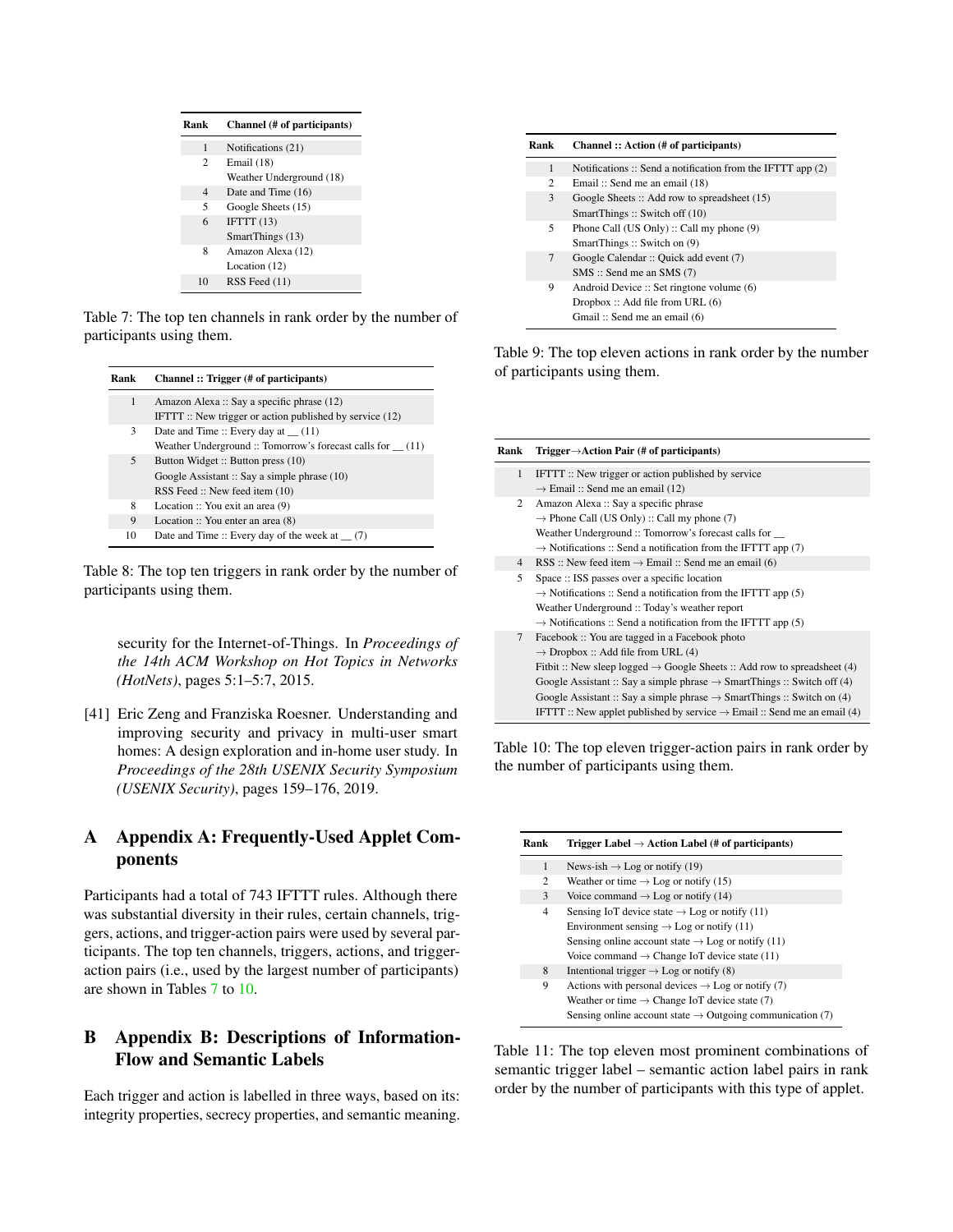Although the labels themselves are descriptive, we include more thorough explanations of each label in Tables  $12-14$ .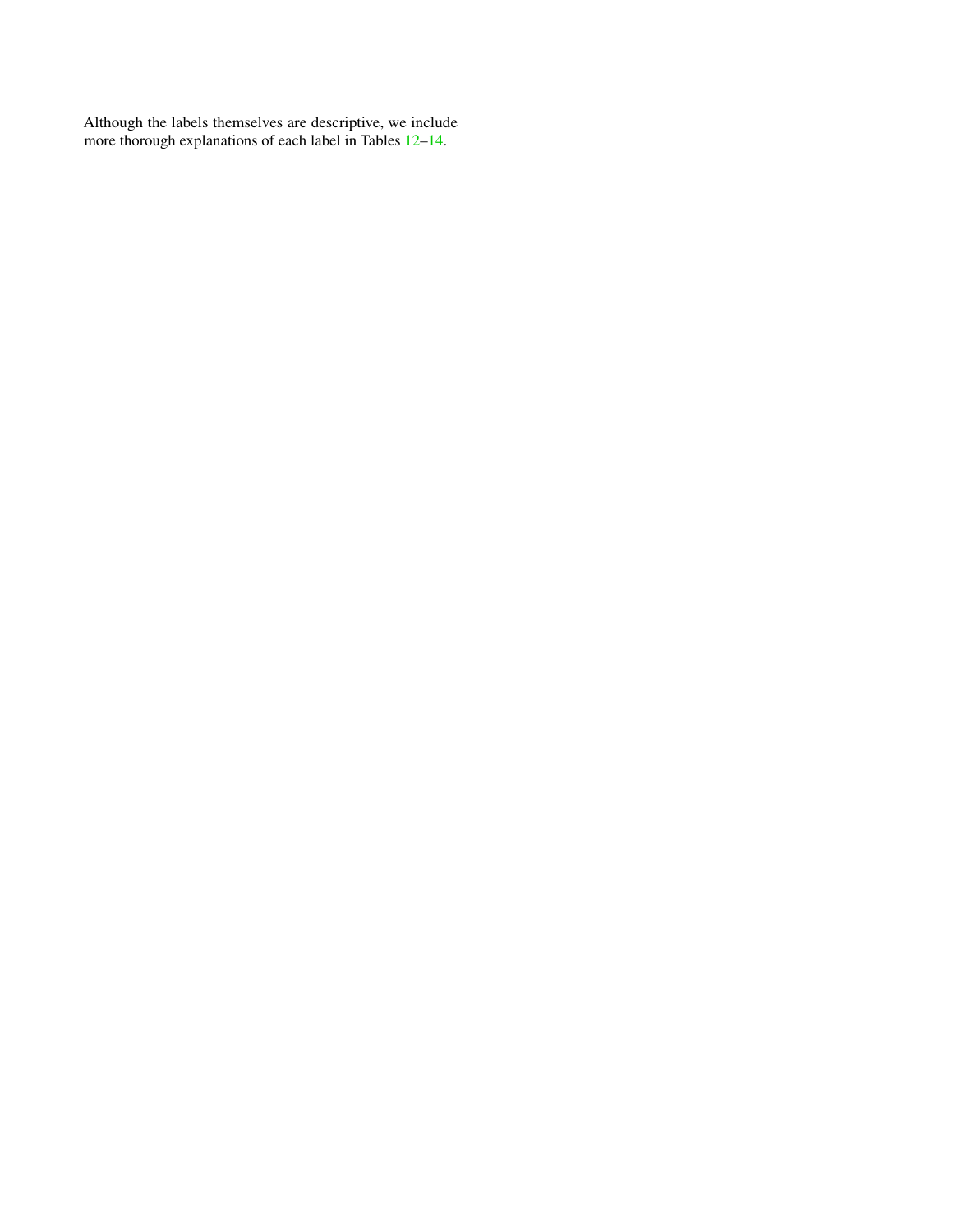<span id="page-16-0"></span>

| <b>Information-Flow Label</b>   | Who could cause the trigger or action event to occur <i>(integrity)</i> or know that it occurred <i>(secrecy)</i> ?                                                                                                                                                                                                               |
|---------------------------------|-----------------------------------------------------------------------------------------------------------------------------------------------------------------------------------------------------------------------------------------------------------------------------------------------------------------------------------|
| <b>Public</b> (pub)             | Secrecy: Anyone in the world. E.g., an action that posts a public Tweet.                                                                                                                                                                                                                                                          |
| <b>Untrusted</b> (unt)          | <i>Integrity:</i> Anyone in the world. E.g., the trigger "Android SMS :: Any new SMS received" (anyone can send the user an SMS).                                                                                                                                                                                                 |
| Untrusted group $(unt_g)$       | <i>Integrity</i> : Anyone in the world, but requiring group coordination. E.g., the trigger "reddit :: New top post in subreddit" could not be caused by a<br>single untrusted user, but the users who could potentially coordinate to cause the event to occur are unrestricted.                                                 |
| <b>Restricted Physical</b> (rp) | Secrecy and Integrity: People with physical access to a particular space or device. E.g., an action that turns off a smart light has restricted physical<br>secrecy and integrity, because anyone who can see the light could know that the action has occurred, and anyone with physical access to the device<br>can control it. |
| <b>Restricted Online</b> (ro)   | Secrecy and Integrity: A restricted group of online users. E.g., an action that creates a Facebook post visible to only friends has restricted online<br>secrecy.                                                                                                                                                                 |
| <b>Trusted Physical</b> (tp)    | Secrecy and Integrity: Similar to restricted physical, but within a more trusted group. E.g., the trigger "Automatic Pro :: Entered an area" can be<br>caused by someone with physical access to the car and the ability to drive it (typically only trusted friends or family).                                                  |
| <b>Trusted Online</b> (to)      | Secrecy and Integrity: Similar to restricted online, but within a more trusted group. E.g., household members explicitly given access to remotely<br>control or monitor a particular smart home device.                                                                                                                           |
| <b>Trusted Other</b> (t oth)    | <i>Integrity</i> : Trusted sources such as weather or news reports.                                                                                                                                                                                                                                                               |
| <b>Trusted</b> (t)              | <i>Integrity:</i> The IFTTT user.                                                                                                                                                                                                                                                                                                 |
| <b>Private</b> (priv)           | Secrecy: The IFTTT user.                                                                                                                                                                                                                                                                                                          |

Table 12: Descriptions of information-flow labels. Shorthand for each semantic label, used in Appendix [C,](#page-17-0) is shown in parentheses.

|                                               |                                                                                                                                                                                                                                                                                                                                                                                                                  | # Distinct      |
|-----------------------------------------------|------------------------------------------------------------------------------------------------------------------------------------------------------------------------------------------------------------------------------------------------------------------------------------------------------------------------------------------------------------------------------------------------------------------|-----------------|
| <b>Semantic Trigger Label</b>                 | <b>Description</b>                                                                                                                                                                                                                                                                                                                                                                                               | <b>Triggers</b> |
| Weather or time (WT)                          | Official weather (e.g., not the weather sensed by a home IoT device) or a pre-specified, likely recurring time or date.                                                                                                                                                                                                                                                                                          | 13              |
| News-ish $(N)$                                | Actual news sources like the New York Times, updates from official sources about new products or apps, personal news such as shipment<br>status updates or new RSS Feed items, or new posts on websites like Craigslist or Reddit.                                                                                                                                                                               | 35              |
| <b>Sensing IoT device state</b><br>(DS)       | Based on the state of an IoT device that is meant to be controlled by a person, such as whether a door is open, closed, locked, or unlocked.                                                                                                                                                                                                                                                                     | 32              |
| Environment sensing $(E)$                     | Based on the state of an IoT device that is meant to reflect to the ground truth state of the environment it is in (including detecting motion,<br>temperature, CO2, etc.).                                                                                                                                                                                                                                      | 19              |
| <b>Intentional trigger</b> (I)                | Pressing a particular button in a phone app or widget, or sending an SMS or Voicemail to IFTTT (which only has the purpose of acting<br>as a trigger).                                                                                                                                                                                                                                                           | $\overline{4}$  |
| Voice command (V)                             | Triggers that can be caused by verbal interaction with a smart assistant. Includes items being added to Alexa lists and alarms going off,<br>as well as arbitrary phrases spoken to the voice assistant.                                                                                                                                                                                                         | 10              |
| <b>Incoming communication</b><br>(IC)         | The IFTTT user receives communication from others. For example, receiving an SMS or an email.                                                                                                                                                                                                                                                                                                                    | 6               |
| <b>Sensing online account</b><br>state (OAcc) | Triggers that react to online account updates. Includes, for example, being tagged in a photo on Facebook, having new "liked" videos on<br>YouTube, or a new sleep being logged by FitBit                                                                                                                                                                                                                        | 24              |
| <b>Actions with personal</b><br>devices(P)    | Includes mainly location sensing (e.g., moving through space with a physical device), but also sensing that the user has sent an arbitrary<br>SMS from their device, took a screenshot, etc. Includes location sensing for the IFTTT user's device as well specified family members'<br>devices. Includes location inference via devices coming within range of a specific area (e.g., connecting to home WiFi). | 15              |
| <b>Other automations (OAu)</b>                | "Stringify flow runs" or "Webhooks, receive a web request."                                                                                                                                                                                                                                                                                                                                                      | 2               |

Table 13: Descriptions of semantic labels of triggers. Shorthand for each semantic label, used in Appendix [C,](#page-17-0) is shown in parentheses.

<span id="page-16-1"></span>

| <b>Semantic Action Label</b>     | <b>Description</b>                                                                                                                                                                                                                                                                                                                                                                      | # Distinct<br><b>Actions</b> |
|----------------------------------|-----------------------------------------------------------------------------------------------------------------------------------------------------------------------------------------------------------------------------------------------------------------------------------------------------------------------------------------------------------------------------------------|------------------------------|
| Change IoT device state (DS)     | Action alters or sets the state of an IoT device. E.g., turns lights on or off, locks or unlocks a door, turns on the thermostat.                                                                                                                                                                                                                                                       | 59                           |
| <b>Home security (DS:S)</b>      | A subset of "Change IoT device state" which affect IoT devices related to home security (e.g., door locks, surveillance cameras).                                                                                                                                                                                                                                                       | 12                           |
| Lights $(DS:L)$                  | A subset of "Change IoT device state" which control lights.                                                                                                                                                                                                                                                                                                                             | 20                           |
| Log or notify $(L)$              | Creates a record of the trigger or notifies the user when the trigger occurs. Notifications can happen via notifications, emails, or<br>phone calls where the action specifies that it is "to me." Logs can be saved to cloud services such as Google Sheets or in other<br>personal accounts like making a "Journal Entry" in Day One or adding a calendar event to a Google calendar. | 19                           |
| Change personal device state (P) | Changes the state of a personal device (e.g., phone), for example by launching an app (maps, music), changing the phone volume,<br>or turning the WiFi on or off.                                                                                                                                                                                                                       | 8                            |
| Outgoing communication (OC)      | Sends information to other people, including by sending email or SMS, or updating social media accounts.                                                                                                                                                                                                                                                                                | 10                           |
| <b>Other automations (OAu)</b>   | These actions act as triggers for a Stringify flow, Webhooks request, Wink shortcut, or Nexia automation.                                                                                                                                                                                                                                                                               |                              |

Table 14: Descriptions of semantic labels of actions. Shorthand for each semantic label, used in Appendix [C,](#page-17-0) is shown in parentheses.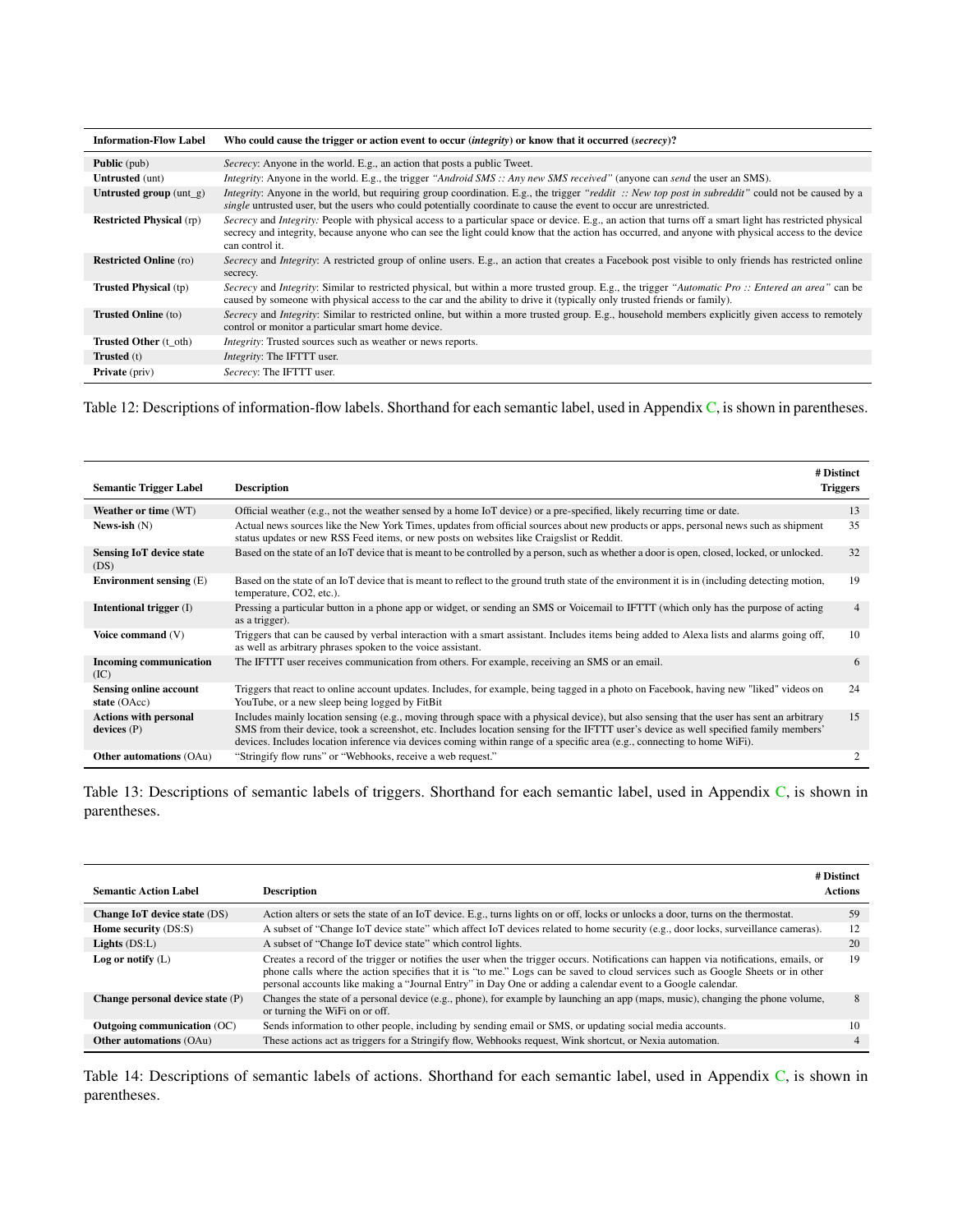# <span id="page-17-0"></span>C Appendix C: Trigger and Action Labels

<span id="page-17-1"></span>We reached consensus in our labelling of triggers and actions used in participants' applets as described in Section [3.](#page-3-2) Tables [15](#page-17-1) and [16](#page-19-0) show all triggers and actions and their respective secrecy, integrity, and semantic labels.

| Trigger channel :: trigger (# of rules with this trigger)                                                             | <b>Semantic</b><br>label   | <b>Secrecy</b><br>label             | <b>Integrity</b><br>label        |
|-----------------------------------------------------------------------------------------------------------------------|----------------------------|-------------------------------------|----------------------------------|
| Amazon Alexa: Ask whats on your Shopping List (4)                                                                     | V                          | $rp \cup to$                        | rp                               |
| Amazon Alexa: Item added to your Shopping List (1)                                                                    | $\mathbf V$                | $rp \cup to$                        | $rp \cup to$                     |
| Amazon Alexa: Item added to your To Do List (4)                                                                       | V                          | $rp \cup to$                        | $rp \cup to$                     |
| Amazon Alexa: New song played (2)                                                                                     | V                          | $rp \cup to$                        | $rp \cup to$                     |
| Amazon Alexa: Say a specific phrase (69)<br>Amazon Alexa: Your Alarm goes off (7)                                     | V<br>V                     | $rp \cup to$                        | rp                               |
| Amazon Alexa: Your Timer goes off (2)                                                                                 | V                          | $rp \cup to$<br>rp∪to               | $rp \cup to$<br>rp               |
| Ambient Weather :: Daily Rain rises above (1)                                                                         | E                          | rp                                  | rp                               |
| Android Device :: Connects or disconnects from any WiFi network (1)                                                   | ${\bf P}$                  | rp                                  | t                                |
| Android Device :: Connects to a specific WiFi network (1)                                                             | $\mathbf P$                | priv                                | t                                |
| Android Phone Call :: Any phone call answered (1)                                                                     | $\rm{IC}$                  | rp                                  | $\mathbf t$                      |
| Android SMS :: Any new SMS received (4)                                                                               | IC                         | rp                                  | unt                              |
| Android SMS :: Any new SMS sent (1)                                                                                   | $\, {\bf P}$<br>IC         | rp                                  | $\mathbf t$                      |
| Android SMS :: New SMS received matches search (3)<br>Apple App Store :: New app featured in a collection (1)         | ${\bf N}$                  | priv<br>pub                         | unt<br>t_oth                     |
| Apple App Store :: New app from search (1)                                                                            | $\mathbf N$                | pub                                 | unt $t_$ oth                     |
| Apple App Store :: Top ten app goes on sale (1)                                                                       | $\mathbf N$                | pub                                 | $unt_g$                          |
| AppZapp :: Top App gone free in Google Play (2)                                                                       | N                          | pub                                 | $unt_g$                          |
| AppZapp :: Top App gone free in the Apple App Store (3)                                                               | N                          | pub                                 | $unt_g$                          |
| Arlo: Motion detected (1)                                                                                             | E                          | to                                  | rp                               |
| August: Lock locked (2)                                                                                               | DS                         | $rp \cup to$                        | $rp \cup to$                     |
| August: Lock unlocked (1)                                                                                             | DS<br>DS                   | $rp \cup to$                        | $rp \cup to$                     |
| Automatic Classic :: Check engine light turned on (3)<br>Automatic Classic :: New trip completed (1)                  | DS                         | $rp \cup to$<br>$rp \cup to$        | tp                               |
| Automatic Pro:: Check engine light turned on (2)                                                                      | DS                         | $rp \cup to$                        | tp<br>tp                         |
| Automatic Pro: Entered an area (1)                                                                                    | DS                         | $rp \cup to$                        | tp                               |
| Automatic Pro:: Exited an area (1)                                                                                    | DS                         | $rp \cup to$                        | tp                               |
| Automatic Pro :: Ignition turned off in area (4)                                                                      | DS                         | $rp \cup to$                        | tp                               |
| Automatic Pro:: Ignition turned on (2)                                                                                | DS                         | $rp \cup to$                        | tp                               |
| Automatic Pro :: Ignition turned on in area (2)                                                                       | DS                         | $rp \cup to$                        | tp                               |
| Automatic Pro:: New trip completed (2)                                                                                | DS                         | $rp \cup to$                        | tp                               |
| Best Buy :: New product in category (1)<br>Best Buy :: Product price changes (3)                                      | $\mathbf N$<br>$\mathbf N$ | pub<br>pub                          | t_oth<br>t_oth                   |
| Boxoh Package Tracking :: Any shipping status change (1)                                                              | N                          | priv                                | t_oth                            |
| Button widget :: Button press (29)                                                                                    | $\bf I$                    | rp                                  | t                                |
| Camera widget :: Any new photo (2)                                                                                    | $\, {\bf P}$               | rp                                  | t                                |
| Classifieds $\therefore$ New post from search $(5)$                                                                   | $\mathbf N$                | pub                                 | unt                              |
| Dash: Check engine light turned on (3)                                                                                | DS                         | $rp \cup to$                        | tp                               |
| Dash: New trip completed (1)                                                                                          | OAcc                       | $rp \cup to$                        | tp                               |
| Date and Time :: Every day at (20)                                                                                    | WT<br>WT                   | pub                                 | t_oth                            |
| Date and Time :: Every day of the week at (10)<br>Date and Time :: Every hour at (3)                                  | WT                         | pub<br>pub                          | t_oth<br>t_oth                   |
| Date and Time $::$ Every month on the $(2)$                                                                           | WT                         | pub                                 | t_oth                            |
| Date and Time :: Every year on (1)                                                                                    | WT                         | pub                                 | t_oth                            |
| Dominos: Order out for delivery (2)                                                                                   | N                          | priv                                | t_oth                            |
| Dropbox: New photo in your folder $(2)$                                                                               | OAcc                       | ro   priv   pub                     | $\frac{1}{x}$ t unt              |
| ecobee :: Thermostat enters Smart Home/Away (3)                                                                       | DS                         | $rp \cup to$                        | $rp \cup to$                     |
| ecobee :: Thermostat indoor temperature is greater than (1)                                                           | E                          | $rp \cup to$                        | $rp \cup to$                     |
| ecobee :: Thermostat indoor temperature is less than (2)<br>ecobee :: Thermostat outdoor temperature is less than (1) | E<br>E                     | $rp \cup to$                        | rp∪to                            |
| ESPN :: New game start $(1)$                                                                                          | $\mathbf N$                | pub<br>pub                          | rp<br>t_oth                      |
| ESPN :: New in-game update $(2)$                                                                                      | N                          | pub                                 | t_oth                            |
| eWeLink Smart Home :: 1 Channel Plug turned on or off (1)                                                             | DS                         | $rp \cup to$                        | $rp \cup to$                     |
| eWeLink Smart Home :: 1 Channel Switch turned on or off (3)                                                           | DS                         | $rp \cup to$                        | $rp \cup to$                     |
| Facebook :: New photo post by you (1)                                                                                 | OAcc                       | priv   pub   ro                     | $\mathbf t$                      |
| Facebook :: You are tagged in a photo $(10)$                                                                          | OAcc                       | priv   pub   ro                     | unt                              |
| Facebook :: Your profile changes (2)<br>Fitbit: Daily activity summary (3)                                            | OAcc                       | priv   pub   ro                     | t                                |
| Fithit :: Daily goal not achieved by $\_\_$ : $(1)$                                                                   | OAcc<br>OAcc               | pub<br>priv                         | t_oth<br>t                       |
| Fitbit: New sleep logged (8)                                                                                          | OAcc                       | priv                                | $\mathsf t$                      |
| Fitbit: New weight logged (1)                                                                                         | OAcc                       | priv                                | $\mathbf t$                      |
| Gmail: New email in inbox from (2)                                                                                    | IC                         | priv ro                             | unt                              |
| Gmail: New email in inbox from search (5)                                                                             | IC                         | priv ro                             | unt                              |
| Gmail: New email in inbox labeled (4)                                                                                 | $\rm{IC}$                  | priv   ro                           | unt                              |
| Google Assistant :: Say a phrase with a number (1)                                                                    | $\mathbf V$                | $rp \cup to$                        | rp                               |
| Google Assistant $\therefore$ Say a phrase with a text ingredient $(5)$                                               | $\ensuremath{\mathsf{V}}$  | rp∪to                               | rp                               |
| Google Assistant :: Say a simple phrase (69)<br>Google Calendar :: Any event starts (2)                               | $\mathbf V$<br>OAcc        | rp∪to<br>ro $ $ to $ $ priv $ $ pub | rp<br>$t_0$ t   $t$   $ro$   unt |
| Google Calendar :: Event from search starts (1)                                                                       | OAcc                       | ro   to   priv   pub                | $t_0$ t   $t$   $ro$   unt       |

Table 15: Semantic and information-flow labels of triggers used in participants' applets.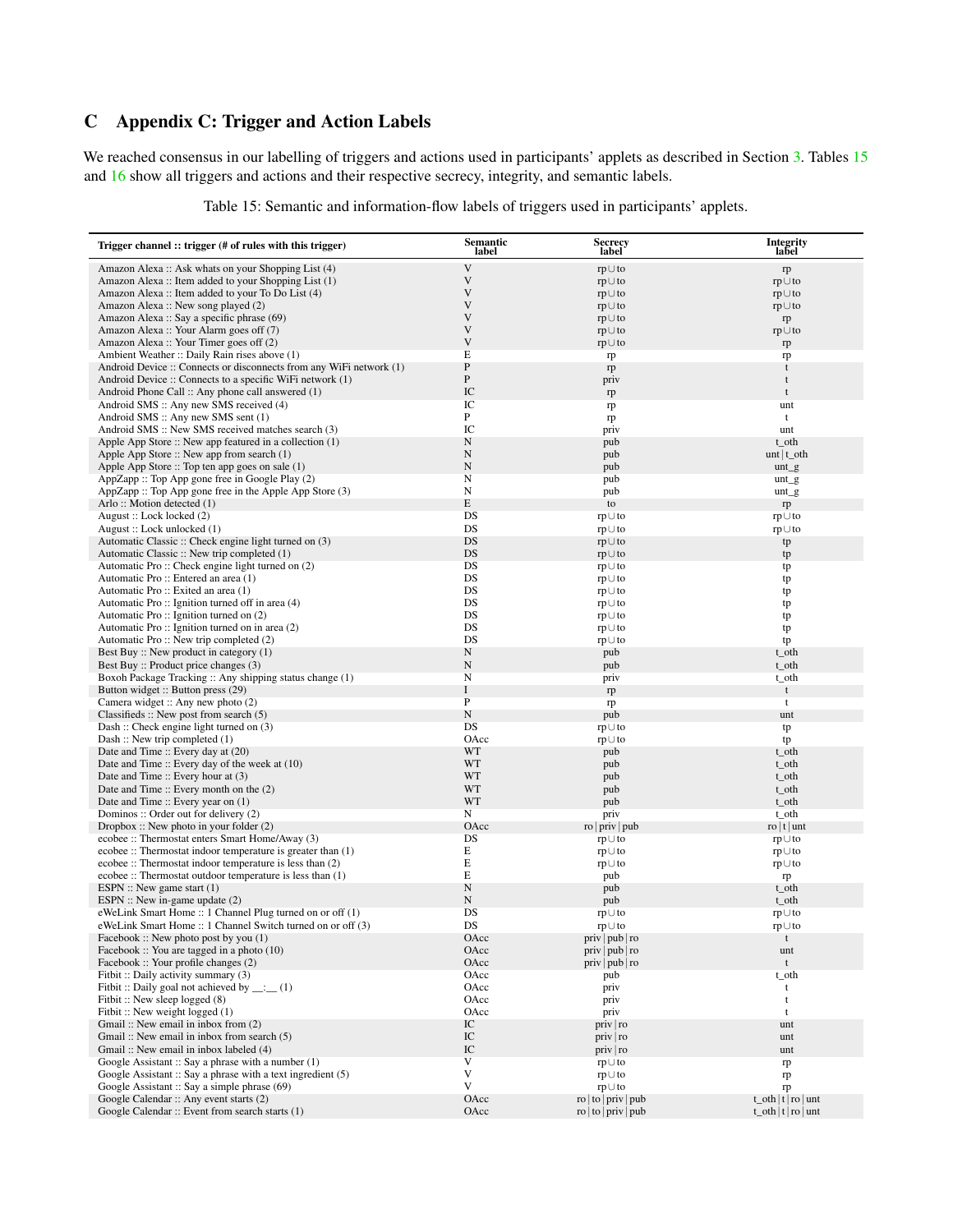| Google Calendar :: New event added (2)                                                              | OAcc                      | ro $ $ to $ $ priv $ $ pub   | $t_0$ t   $t$   $ro$   unt                 |
|-----------------------------------------------------------------------------------------------------|---------------------------|------------------------------|--------------------------------------------|
| Google Wifi: Device Connects (3)                                                                    | P<br>$\mathbf{P}$         | tp                           | tp                                         |
| Google Wifi: Device Disconnects (5)<br>HomeSeer $\therefore$ A device is turned off $(1)$           | DS                        | tp<br>$rp \cup to$           | tp<br>$rp \cup to$                         |
| HomeSeer :: A device is turned on $(3)$                                                             | DS                        | $rp \cup to$                 | $rp \cup to$                               |
| IFTTT: Daily recommended Applet for you (3)                                                         | N                         | pub                          | t_oth                                      |
| IFTTT:: New Applet published by service (9)                                                         | N                         | pub                          | t_oth                                      |
| IFTTT:: New IFTTT update (6)<br>IFTTT: New trigger or action published by service (23)              | N<br>N                    | pub<br>pub                   | t_oth<br>t_oth                             |
| Instagram $\therefore$ Any new photo by you (1)                                                     | OAcc                      | ro   pub                     | t                                          |
| iOS Calendar :: New event added to specific calendar (1)                                            | OAcc                      | ro $ $ to $ $ priv $ $ pub   | $t_{\text{o}}$ th $ t $ ro   unt           |
| $iOS$ Contacts :: Any new contact $(9)$                                                             | OAcc                      | priv                         |                                            |
| iOS Photos :: Any new photo $(1)$                                                                   | $\mathbf{P}$              | $rp$ to priv                 | t                                          |
| $iOS$ Photos :: New photo added to album $(1)$<br>iOS Photos :: New screenshot (2)                  | OAcc<br>P                 | rp   ro   priv<br>$rp$ priv  | t<br>$\mathbf t$                           |
| Leeo :: Temperature below threshold (1)                                                             | $\mathbf E$               | $rp \cup to$                 | $rp \cup to$                               |
| Life $360$ : First family member arrives at a specific place $(2)$                                  | P                         | $rp \cup to$                 | to                                         |
| Life360 :: Last family member leaves a specific place (3)                                           | ${\bf P}$                 | rp∪to                        | to                                         |
| Location :: You enter an area (12)                                                                  | ${\bf P}$                 | rp                           | t                                          |
| Location $\therefore$ You enter or exit an area (5)<br>Location :: You exit an area (12)            | ${\bf P}$<br>$\mathbf{P}$ | rp                           | t<br>t                                     |
| Manything:: Motion detected (2)                                                                     | $\mathbf E$               | rp<br>priv                   | rp                                         |
| MyQ :: Door closed (1)                                                                              | DS                        | rp                           | rp                                         |
| $MyQ :: Door$ opened $(1)$                                                                          | DS                        | rp                           | rp                                         |
| Nest Protect :: Battery is low (10)                                                                 | DS                        | $rp \cup to$                 | t_oth                                      |
| Nest Protect: Carbon monoxide emergency (3)<br>Nest Protect :: Carbon monoxide warning (8)          | E<br>E                    | $rp \cup to$<br>$rp \cup to$ | rp<br>rp                                   |
| Nest Protect :: Smoke alarm warning (10)                                                            | E                         | $rp \cup to$                 | rp                                         |
| Nest Thermostat $\therefore$ Nest set to Away (3)                                                   | DS                        | $rp \cup to$                 | $rp \cup to$                               |
| Nest Thermostat :: Nest set to Home (3)                                                             | DS                        | $rp \cup to$                 | $rp \cup to$                               |
| Nest Thermostat :: Temperature drops below (2)                                                      | E                         | $rp \cup to$                 | $rp \cup to$                               |
| Nest Thermostat :: Temperature rises above (2)                                                      | $\mathbf E$<br>E          | $rp \cup to$                 | $rp \cup to$                               |
| Netatmo Weather Station :: Temperature rises above (3)<br>NJ Transit: New bus advisory $(1)$        | $\mathbf N$               | pub<br>pub                   | rp<br>t_oth                                |
| $NPR$ :: New story published $(2)$                                                                  | N                         | pub                          | t_oth                                      |
| OhmConnect :: An #OhmHour starts (2)                                                                | $\mathbf N$               | pub                          | t_oth                                      |
| Phone Call (US only) :: Leave IFTTT any voicemail (3)                                               | Ι.                        | priv                         | t                                          |
| ProPublica :: Congress is scheduled to vote on a bill $(1)$                                         | ${\bf N}$<br>${\bf N}$    | pub                          | t_oth                                      |
| ProPublica :: The president signs a new bill into law $(5)$<br>RainMachine :: Device is offline (1) | DS                        | pub<br>$rp \cup to$          | t_oth<br>$rp \cup to$                      |
| reddit: Any new post in subreddit $(1)$                                                             | ${\bf N}$                 | pub   ro                     | unt   ro                                   |
| reddit: New hot post in subreddit $(1)$                                                             | ${\bf N}$                 | pub   ro                     | $unt_g ro$                                 |
| reddit:: New post from search $(1)$                                                                 | $\mathbf N$               | pub   ro                     | unt   ro                                   |
| reddit:: New post saved by you $(1)$                                                                | OAcc<br>$\mathbf N$       | priv                         | t                                          |
| reddit: New top post in subreddit $(1)$<br>RSS Feed :: New feed item (14)                           | N                         | pub   ro<br>pub   priv       | $unt_g ro$<br>$unt$   t                    |
| RSS Feed :: New feed item matches (9)                                                               | N                         | pub   priv                   | unt   t                                    |
| Slice $::$ Any new shipment $(2)$                                                                   | $\mathbf N$               | priv                         | unt                                        |
| Slice :: Shipment status changes (1)                                                                | $\mathbf N$               | priv   rp                    | unt                                        |
| SmartThings :: Any new motion $(1)$<br>SmartThings: Closed (7)                                      | E<br>DS                   | to                           | rp                                         |
| SmartThings: Locked (3)                                                                             | DS                        | $rp \cup to$<br>$rp \cup to$ | rp<br>rp                                   |
| SmartThings :: Moisture detected (1)                                                                | E                         | rp∪to                        | rp                                         |
| SmartThings: Opened (14)                                                                            | DS                        | rp∪to                        | rp                                         |
| SmartThings :: Presence detected (4)                                                                | P                         | to                           | tp                                         |
| SmartThings :: Presence no longer detected (2)                                                      | $\mathbf{P}$              | to                           | tp                                         |
| SmartThings :: Switched off (7)<br>SmartThings: Switched on (17)                                    | DS<br>DS                  | rp∪to<br>$rp \cup to$        | rp<br>rp                                   |
| SmartThings :: Temperature drops below (2)                                                          | E                         | $rp \cup to$                 | rp                                         |
| SmartThings :: Temperature rises above (2)                                                          | E                         | $rp \cup to$                 | rp                                         |
| SmartThings: Unlocked (3)                                                                           | DS                        | rp∪to                        | rp                                         |
| SMS :: Send IFTTT an SMS tagged (3)<br>SMS :: Send IFTTT any SMS (3)                                | I<br>$\bf I$              | priv                         | t<br>$\mathbf t$                           |
| Space :: Astronomy picture of the day by NASA (1)                                                   | N                         | priv<br>pub                  | t_oth                                      |
| Space:: Breaking news by NASA (1)                                                                   | N                         | pub                          | t_oth                                      |
| Space :: ISS passes over a specific location (6)                                                    | N                         | pub                          | t_oth                                      |
| Spotify :: New track added to a playlist $(1)$                                                      | OAcc                      | pub   priv                   | t                                          |
| Square :: Any new payment (1)                                                                       | OAcc                      | rp                           | tp                                         |
| Stringify: Stringify Flow runs (7)<br>The New York Times :: New article from search (1)             | OAu<br>N                  | priv   rp   ro   pub<br>pub  | t   t_oth   rp   ro   unt_g   unt<br>t_oth |
| The New York Times :: New popular article in section (3)                                            | N                         | pub                          | $unt_g$                                    |
| TiVo:: SKIP segment detected (4)                                                                    | DS                        | rp                           | rp                                         |
| Todoist: New completed task (2)                                                                     | OAcc                      | priv                         | t                                          |
| Tumblr:: Any new post $(1)$                                                                         | OAcc                      | pub   ro                     | t                                          |
| Tumblr:: New like $(1)$<br>Twitter :: New liked tweet by you (1)                                    | OAcc<br>OAcc              | priv   ro   pub<br>pub   ro  | $\mathbf t$<br>t                           |
| Twitter $::$ New tweet by a specific user $(4)$                                                     | N                         | pub   ro                     | t_oth                                      |
| Weather Underground :: Todays weather report (4)                                                    | WT                        | pub                          | t_oth                                      |
| Weather Underground :: Tomorrows forecast calls for (1)                                             | WT                        | pub                          | t_oth                                      |
| Weather Underground :: Tomorrows weather report (1)                                                 | WT                        | pub                          | t_oth                                      |
| Weather Underground :: Current condition changes to (4)                                             | WT                        | pub                          | t_oth                                      |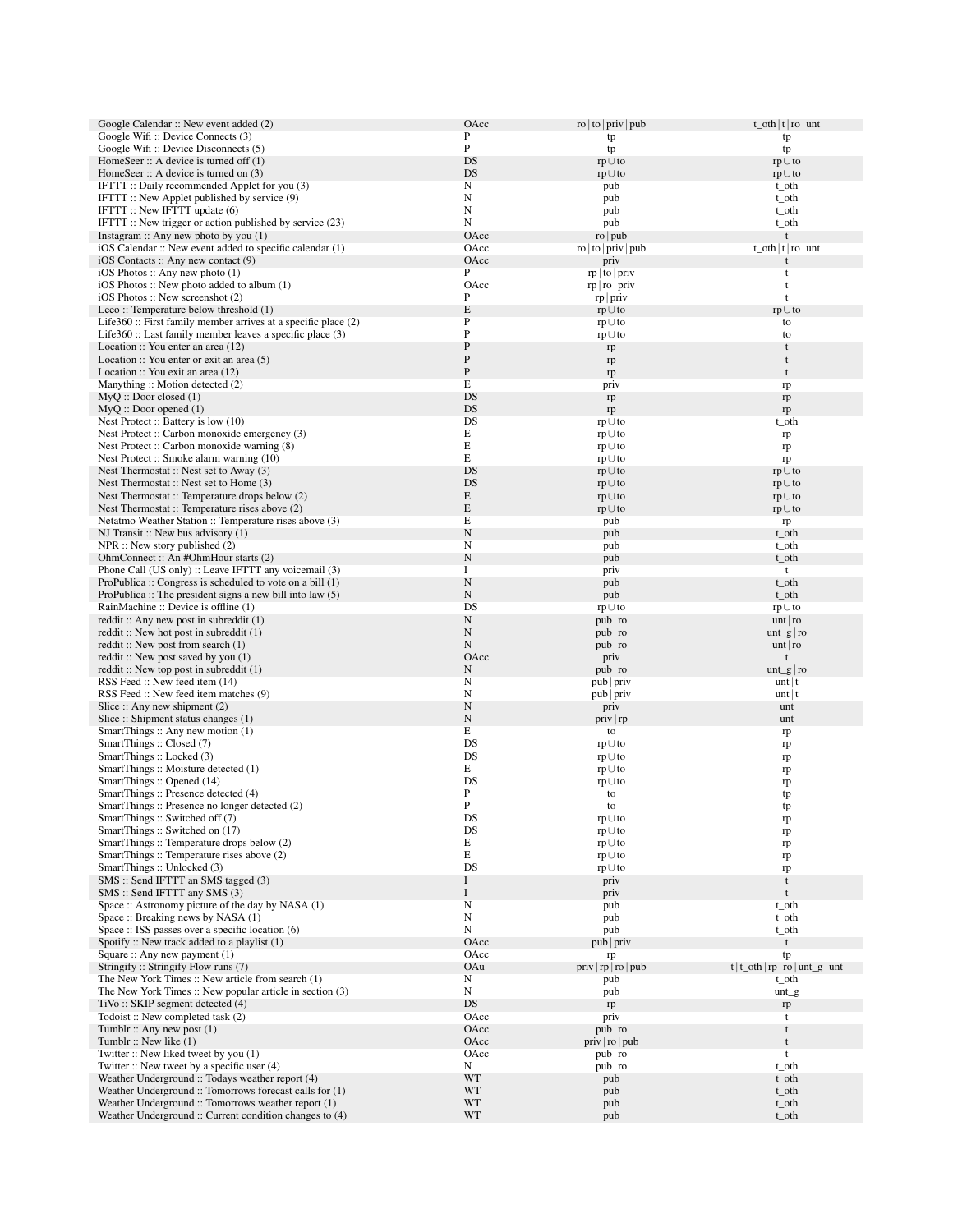| t oth                             |
|-----------------------------------|
| t_oth                             |
| t oth                             |
| t oth                             |
| t   t_oth   rp   ro   unt_g   unt |
| rp                                |
| rp                                |
| rp                                |
| rn                                |
|                                   |
|                                   |

# Table 16: Semantic and information-flow labels of actions used in participants' applets.

<span id="page-19-0"></span>

| Action channel :: action (# of rules with this action)                    | Semantic<br>label | <b>Secrecy</b><br>label                | Integrity<br>label                    |
|---------------------------------------------------------------------------|-------------------|----------------------------------------|---------------------------------------|
| abode :: Change mode (1)                                                  | DS: S             | $rp \cup to$                           | $rp \cup to$                          |
| Android Device :: Launch Google Maps Navigation (2)                       | P                 | rp                                     | t   rp                                |
| Android Device :: Mute ringtone (4)                                       | P                 | rp                                     | rp                                    |
| Android Device :: Play a specific song (3)                                | P                 | rp                                     | $t \mid rp$                           |
| Android Device :: Play music (1)                                          | P                 | rp                                     | t   rp                                |
| Android Device :: Set ringtone volume (11)                                | P<br>P            | rp                                     | rp                                    |
| Android Device :: Turn off WiFi (2)<br>Android Device :: Turn on WiFi (3) | P                 | rp                                     | rp                                    |
| Android Device :: Update device wallpaper (2)                             | P                 | rp<br>rp                               | rp<br>t                               |
| Android SMS :: Send an SMS (2)                                            | <b>OC</b>         | ro                                     | $\mathbf{t}$                          |
| Android Wear :: Send a notification (4)                                   | L                 | rp                                     | $t$   unt                             |
| Arlo:: Start recording $(2)$                                              | DS: S             | to $($ to $\cup$ rp $)$                | to $ rp $                             |
| Blink:: Arm system $(4)$                                                  | DS: S             | $rp \cup to$                           | rp∪to                                 |
| Blink: Disarm system (4)                                                  | DS: S             | rp∪to                                  | $tp \cup to$                          |
| CNCT Life: $Toggle$ on/off (4)                                            | DS                | $rp \cup to$                           | $rp \cup to$                          |
| D-Link Smart Plug :: Turn off (2)                                         | DS                | $rp \cup to$                           | $rp \cup to$                          |
| D-Link Smart Plug :: Turn on (2)                                          | DS                | $rp \cup to$                           | $rp \cup to$                          |
| Day One :: Create Journal entry (5)                                       | L                 | priv                                   | t                                     |
| Dropbox: Add file from URL (9)<br>Dropbox: Create a text file $(8)$       | L<br>L            | ro   pub   priv<br>ro   pub   priv     | $\frac{1}{\pi}$ t unt<br>ro   t   unt |
| ecobee :: Resume thermostat program (2)                                   | DS                | $rp \cup to$                           | $rp \cup to$                          |
| ecobee :: Set thermostat comfort profile until next transition (4)        | DS                | $rp \cup to$                           | $rp \cup to$                          |
| Email Digest :: Add to daily email digest (4)                             | L                 | priv                                   | $\mathsf t$                           |
| Email Digest :: Add to weekly email digest (9)                            | L                 | priv                                   | $\mathbf{t}$                          |
| Email: Send me an email (75)                                              | L                 | priv                                   | unt                                   |
| Evernote:: Append to note $(1)$                                           | L                 | priv   to   ro                         | t   to   to                           |
| Evernote :: Create image note from URL (1)                                | L                 | priv   to   ro                         | $t \mid \text{to} \mid \text{ro}$     |
| eWeLink Smart Home :: Turn 1 Channel Switch on or off (2)                 | <b>DS</b>         | $rp \cup to$                           | $rp \cup to$                          |
| Facebook :: Upload a photo from URL (1)                                   | <b>OC</b>         | priv   ro   pub                        | t   to   to                           |
| Fitbit :: Log your weight (1)                                             | L                 | priv                                   | $\mathbf{t}$                          |
| Garageio :: Close garage door (7)<br>Garageio :: Open garage door (5)     | DS: S<br>DS: S    | $rp \cup to$<br>$rp \cup to$           | $rp \cup to$<br>$rp \cup to$          |
| Gmail: Send an email (10)                                                 | <b>OC</b>         | priv ro                                | $unt$   t                             |
| Gmail: Send yourself an email (1)                                         | L                 | priv                                   | $unt$   t                             |
| Google Calendar :: Create a detailed event (1)                            | L                 | ro $ $ to $ $ priv $ $ pub             | $t   t_0$ th   ro   to   unt          |
| Google Calendar :: Quick add event (16)                                   | L                 | ro   to   priv   pub                   | $t   t_0$ th   ro   to   unt          |
| Google Contacts: Create new contact (2)                                   | L                 | priv                                   |                                       |
| Google Drive :: Upload file from URL (1)                                  | L                 | priv $\vert$ to $\vert$ ro $\vert$ pub | $t   to   to  $ unt                   |
| Google Photos :: Upload photo to album (2)                                | <b>OC</b>         | priv   to   ro   pub                   | t   to   to   unit                    |
| Google Sheets :: Add row to spreadsheet (50)                              | L<br>DS           | priv   to   ro   pub                   | $t   to   to  $ unt                   |
| Google Wifi :: Prioritize Device (3)<br>Harmony :: End activity $(6)$     | DS                | to $ $ (toUrp)<br>rp∪to                | to<br>$rp \cup to$                    |
| Harmony :: Start activity (7)                                             | DS                | rp∪to                                  | $rp \cup to$                          |
| iOS Calendar :: Create a calendar event (1)                               | L                 | ro $ priv pub to$                      | $t  $ ro $ $ to                       |
| $iOS$ Health :: Log weight $(1)$                                          | L                 | priv                                   | t                                     |
| iOS Reading List: Add item to Reading List (2)                            | L                 | priv                                   | $\mathbf{t}$                          |
| iOS Reminders: Add reminder to list (4)                                   | L                 | priv   ro   to                         | $t  $ ro $ $ to                       |
| Leeo:: Change light color $(1)$                                           | DS: L             | $rp \cup to$                           | $rp \cup to$                          |
| LIFX :: Blink lights (6)                                                  | DS: L             | $rp \cup to$                           | $rp \cup to$                          |
| LIFX :: Breathelights(1)<br>LIFX :: Change color of lights (3)            | DS: L<br>DS: L    | rp∪to<br>rp∪to                         | $rp \cup to$<br>$rp \cup to$          |
| LIFX :: Toggle lights on/off $(1)$                                        | DS: L             | $rp \cup to$                           | $rp \cup to$                          |
| LIFX :: Turn lights off $(5)$                                             | DS: L             | rp∪to                                  | $rp \cup to$                          |
| LIFX :: Turn lights on $(6)$                                              | DS: L             | $rp \cup to$                           | $rp \cup to$                          |
| Lockitron :: Lock Lockitron (1)                                           | DS: S             | $rp \cup to$                           | $rp \cup to$                          |
| Lockitron: Unlock Lockitron (2)                                           | DS: S             | $rp \cup to$                           | $rp \cup to$                          |
| Lutron Caseta and RA2 Select :: Activate scene (2)                        | DS: L             | rp∪to                                  | $rp \cup to$                          |
| Lutron Caseta and RA2 Select :: Set light level (4)                       | DS: L             | rp∪to                                  | $rp \cup to$                          |
| MagicHue :: Switch to dynamic mode for your Lights (2)                    | DS: L             | $rp \cup to$                           | $rp \cup to$                          |
| Manything :: Start recording (2)                                          | DS: S<br>DS: S    | rp∪to                                  | rp∪to                                 |
| Manything: Stop recording (2)<br>Nest Thermostat :: Set temperature (2)   | DS.               | rp∪to<br>$rp \cup to$                  | $rp \cup to$<br>$rp \cup to$          |
| Nest Thermostat :: Set temperature range (1)                              | DS                | $rp \cup to$                           | $rp \cup to$                          |
|                                                                           |                   |                                        |                                       |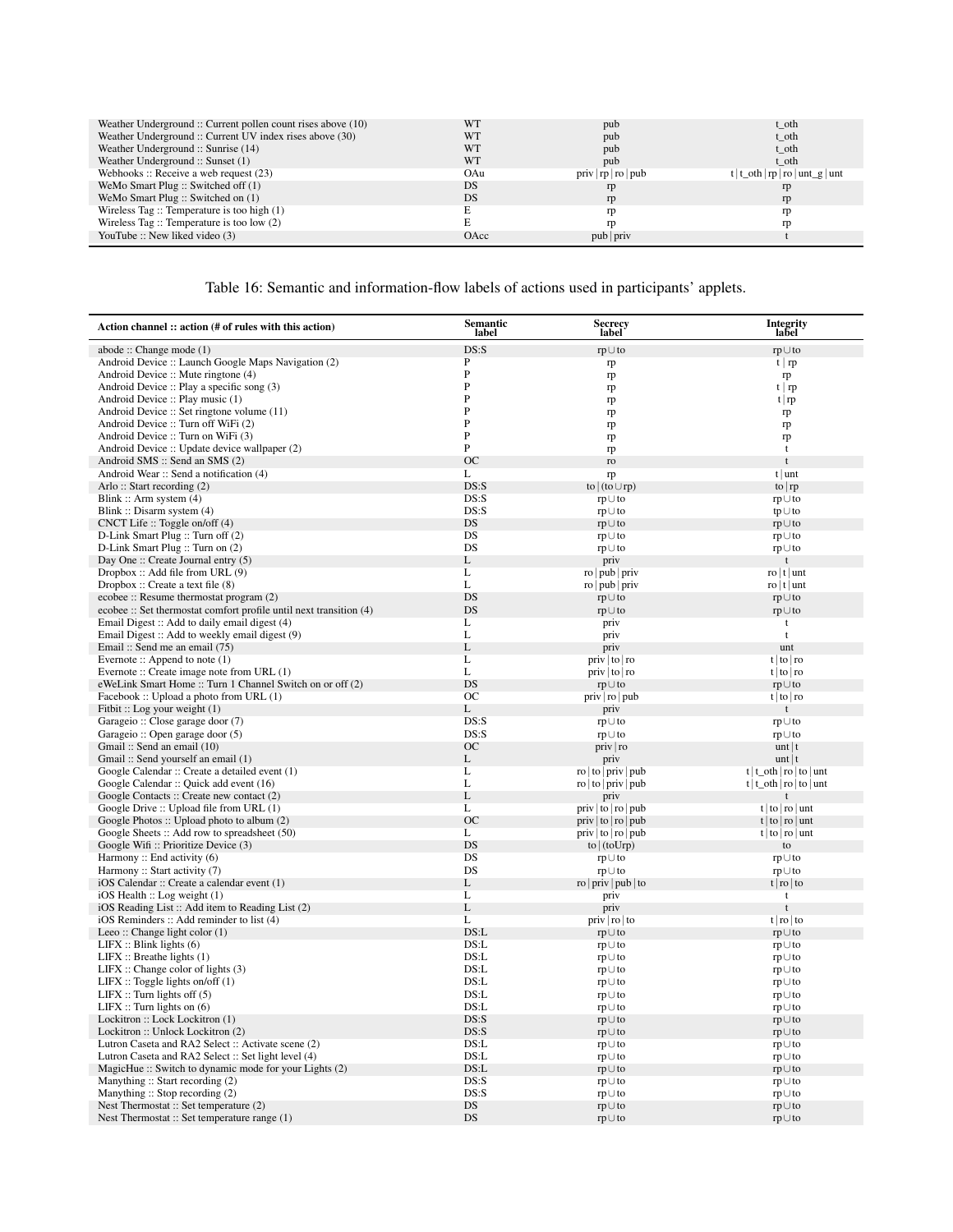| Nest Thermostat :: Turn on fan for 15 minutes (1)                    | DS        | $rp \cup to$                   | $rp \cup to$                             |
|----------------------------------------------------------------------|-----------|--------------------------------|------------------------------------------|
| Nexia :: Run a Nexia automation (2)                                  | OAu       | priv   rp   ro   pub           | $t   t_0$ th   rp   ro   unt_g   unt     |
| Noon Home:: Change scene (2)                                         | DS: L     | $rp \cup to$                   | $rp \cup to$                             |
| Noon Home:: Turn off room (2)                                        | DS: L     | $rp \cup to$                   | $rp \cup to$                             |
| Notifications :: Send a notification from the IFTTT app (117)        | L         | rp                             | t                                        |
| Notifications $::$ Send a rich notification from the IFTTT app $(1)$ | L         | rp                             | t                                        |
| Philips Hue $::$ Blink lights $(3)$                                  | DS: L     | $rp \cup to$                   | $rp \cup to$                             |
| Philips Hue :: Change color (2)                                      | DS: L     | $rp \cup to$                   | $rp \cup to$                             |
| Philips Hue: Dim lights (8)                                          | DS: L     | $rp \cup to$                   | $rp \cup to$                             |
| Philips Hue $::$ Set a scene in a room $(3)$                         | DS: L     | $rp \cup to$                   | to                                       |
| Philips Hue $::$ Toggle lights on/off $(8)$                          | DS: L     | $rp \cup to$                   | $rp \cup to$                             |
| Philips Hue $::$ Turn off lights $(3)$                               | DS: L     | $rp \cup to$                   | $rp \cup to$                             |
| Philips Hue :: Turn on color loop $(1)$                              | DS: L     | $rp \cup to$                   | to                                       |
| Philips Hue $::$ Turn on lights $(3)$                                | DS: L     | $rp \cup to$                   | $rp \cup to$                             |
| Phone Call (US only) :: Call my phone (19)                           | L         | rp                             | unt                                      |
| Pinterest: Add Pin to board (2)                                      | <b>OC</b> | priv   ro   pub                | $t  $ ro $ $ to                          |
| Pocket :: Save for later (1)                                         | L         | priv                           | t                                        |
| Pushbullet :: Push a file (1)                                        | L         | priv                           | t                                        |
| Pushbullet :: Push a note (10)                                       | L         | priv                           | $\mathbf{t}$                             |
| RainMachine :: Start a program (2)                                   | DS        | $rp \cup to$                   | $rp \cup to$                             |
| reddit:: Submit a new text post $(2)$                                | <b>OC</b> | pub ro                         | unt   ro                                 |
| Slack :: Post to channel (14)                                        | OC        | ro priv                        | $\frac{1}{\pi}$                          |
| Smart Life: Turn off (2)                                             | <b>DS</b> | $rp \cup to$                   | $rp \cup to$                             |
| Smart Life: Turn on (3)                                              | DS        | $rp \cup to$                   | $rp \cup to$                             |
| SmartThings: Lock (4)                                                | DS: S     | $rp \cup to$                   | $rp \cup to$                             |
| SmartThings: Switch off (20)                                         | <b>DS</b> | $rp \cup to$                   | $rp \cup to$                             |
| SmartThings: Switch on (33)                                          | DS        | $rp \cup to$                   | $rp \cup to$                             |
| SmartThings: Unlock (6)                                              | DS: S     | $rp \cup to$                   | $rp \cup to$                             |
| $SMS ::$ Send me an SMS $(9)$                                        | L         | priv                           | $\mathbf{t}$                             |
| Spotify :: Add track to a playlist $(5)$                             | OC        | priv   pub   ro                | $t  $ ro $ $ to                          |
| Spotify :: Save a track $(1)$                                        | L         | priv                           | $\mathbf{t}$                             |
| Stringify: Run a Stringify Flow (28)                                 | OAu       | priv   rp   ro   pub           | $t   t_0$ t   rp   ro   unt_g   unt      |
| $TiVo$ :: Display message $(7)$                                      | L         | rp                             | to                                       |
| TiVo:: Send remote control key (7)                                   | <b>DS</b> | rp                             | rp                                       |
| Todoist: Create task (1)                                             | L         | priv   ro                      | $t  $ ro $ $ to                          |
| TP-Link Kasa: Toggle (1)                                             | DS        | $rp \cup to$                   | $rp \cup to$                             |
| TP-Link Kasa:: Turn off (1)                                          | <b>DS</b> | $rp \cup to$                   | $rp \cup to$                             |
| TP-Link Kasa :: Turn on (1)                                          | DS        | $rp \cup to$                   | $rp \cup to$                             |
| Twitter $::$ Post a tweet with image $(1)$                           | <b>OC</b> | $\frac{1}{2}$ ro   pub         | t                                        |
| Twitter :: Update profile picture (2)                                | <b>OC</b> | pub                            | t                                        |
| VoIP Calls :: Call my device (5)                                     | L         | rp                             | $\mathbf{f}$                             |
| Webhooks: Make a web request $(15)$                                  | OAu       | priv   rp   ro   pub   to   tp | $t   t_0$ t   rp   ro   unt g   unt   to |
|                                                                      |           |                                | tp                                       |
| WeMo Insight Switch :: Toggle on/off (1)                             | DS        | $rp \cup to$                   | $rp \cup to$                             |
| WeMo Smart Plug :: Turn off (7)                                      | <b>DS</b> | $rp \cup to$                   | $rp \cup to$                             |
| WeMo Smart Plug :: Turn on (6)                                       | DS        | $rp \cup to$                   | $rp \cup to$                             |
| Wink: Nimbus :: Set dial label (26)                                  | <b>DS</b> | rp∪to                          | $rp \cup to$                             |
| Wink: Shortcuts :: Activate shortcut (7)                             | OAu       | priv   rp                      | t   rp                                   |
| $Wyze$ : Disable motion detection $(1)$                              | DS        | to                             | to                                       |
| $Wyze$ : Enable motion detection $(1)$                               | <b>DS</b> | to                             | to                                       |
|                                                                      |           |                                |                                          |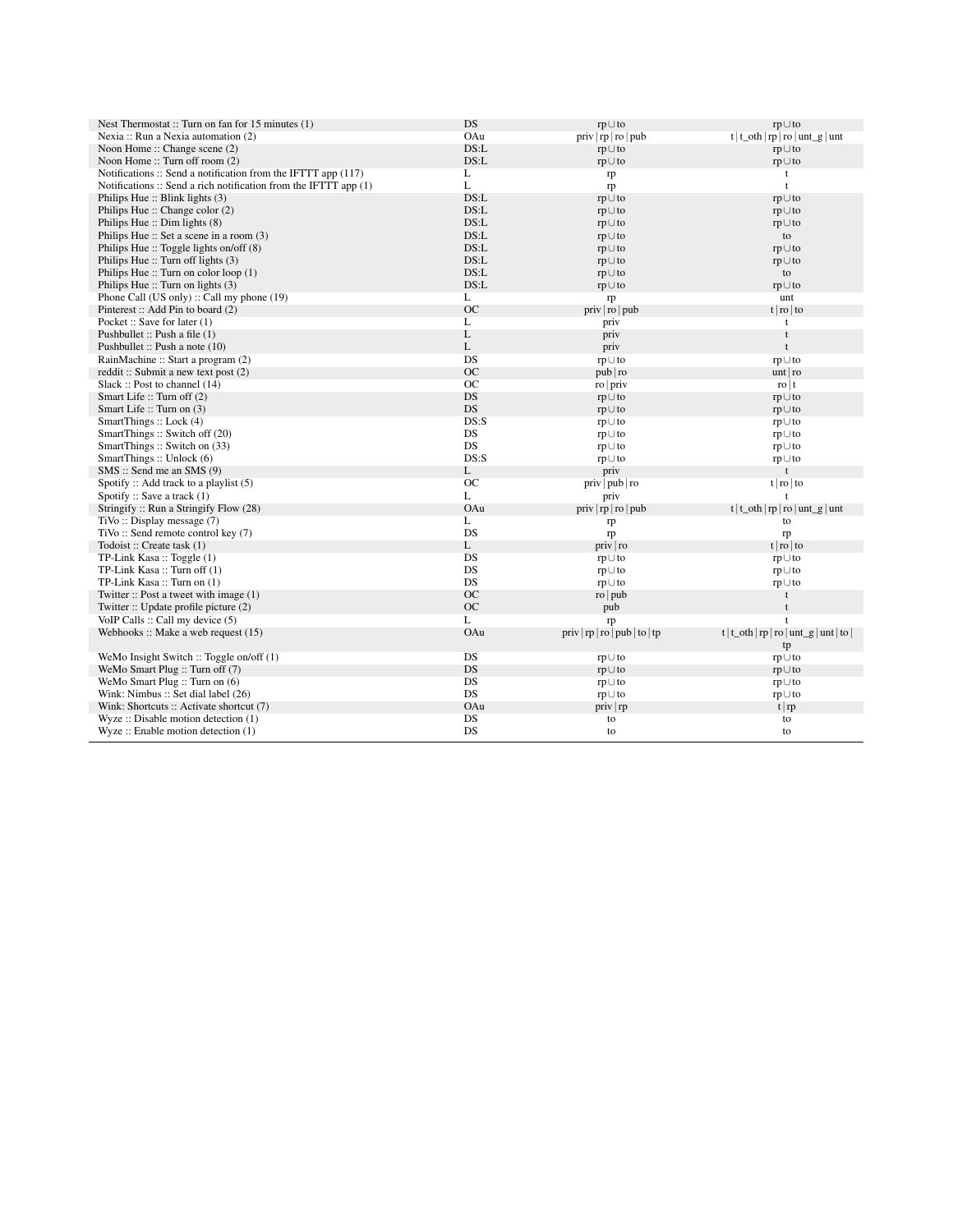## <span id="page-21-0"></span>D Appendix D: Full Survey Instrument

### D.1 Survey Flow

- The survey flow included:
	- Informed consent procedures and instructions for downloading our browser extension, which collected information about participants' applets (not included in this document)
	- Several questions about participants' general use of IFTTT and preferences about their applets (General Questions)
	- Several sets of looping questions pertaining to specific applets (Looping Questions)
	- Questions pertaining specifically to secrecy and integrity (Explicitly Asking About Secrecy and Integrity)
	- Demographic and IUIPC scale questions (not included in this document)
- Blue text was not shown to participants.
- Answer choices are shown in *[italicized square brackets]* after each question.
- Questions included in the analysis in our paper are shown in bold, and the section number where these results are conveyed is included in parenthesis. Questions were omitted from discussion for various reasons, including: (1) looping questions for applet categories that only a few participants used (social media), (2) evidence that participants did not understand our questions in the way we intended them, (3) the questions were not relevant to our specific research questions, which shifted from our original vision based on our analysis of participants' applets.

## D.2 General Questions

1. (Section [4.5.1\)](#page-8-3) How many of your IFTTT applets did you create yourself (as opposed to using ones others have created)? If you're not sure, please make your best guess.

*[Numeric dropdown]*

- 2. (Section [4.5.1\)](#page-8-3) Do you prefer to create your own applet or search for one that already exists? *[Prefer to create, Prefer to search, No preference]*
- 3. Have you ever turned on (i.e., started using) an applet for one-time use or a specific event (e.g., to easily upload photos during a concert or trip)? *[Yes, No, Don't remember]*
- 4. (Section [4.5.1\)](#page-8-3) How often do you turn on applets based on a friend's or colleague's recommendation? *[Never, Rarely, Sometimes, Often, Don't remember]*

5. Have you ever not turned on an applet (or turned off one that you were already using) because you thought it might be unsafe? (E.g., you were uncomfortable with the permissions it asked for, you thought it might compromise account security)

*[Yes, No, Don't remember, I've never wanted to use an applet I thought was unsafe]*

6. (Section [4.5.3\)](#page-8-4) (If yes to question 5) What were your concerns?

*[Free response]*

- 7. Have you ever had an incident where an applet made you feel unsafe or you felt it violated your privacy (e.g., unlocked your door when you weren't home, posted a picture to Facebook that you didn't want there)? *[Yes, No, Not sure]*
- 8. (Section [4.5.3\)](#page-8-4) (If yes to question 7) Please describe: *[Free response]*
- 9. Have you made any of the applets you've created publically available? *[Yes, No, Don't remember, I haven't created any applets]*
- 10. Do you use any other task automation services besides IFTTT? (For example, services like Tasker, Zapier, Stringify, Microsoft Flow, etc.) *[Yes, No, Don't remember]*
- 11. (If yes to question 10) Which services? *[Free response]*
- 12. (If yes to question 10) Can you integrate IFTTT applets within the other service's programs? For example, the service Stringify allows the user to add IFTTT applets as part of a Stringify flow. *[Yes, No, Don't know]*
- 13. (If yes to question 12) Do you use this feature with any of your applets? *[Yes, No, Don't remember]*
- 14. How much do you agree with the following statements? *[Strongly disagree, Somewhat disagree, Neither agree nor disagree, Somewhat agree, Strongly agree]*
	- (a) (Section [4.5.2\)](#page-8-5) The applets I turn on behave as I would expect from their description.
	- (b) (Section [4.5.4](#page-9-3) and Table [6\)](#page-9-1) I am comfortable telling my friends what applets I use.
	- (c) (Section [4.5.4](#page-9-3) and Table [6](#page-9-1) I am comfortable telling my colleagues what applets I use.
	- (d) (Section [4.5.4](#page-9-3) and Table [6\)](#page-9-1) I am comfortable with anyone knowing what applets I use.
	- (e) I would be upset if an applet triggered when I didn't intend it to.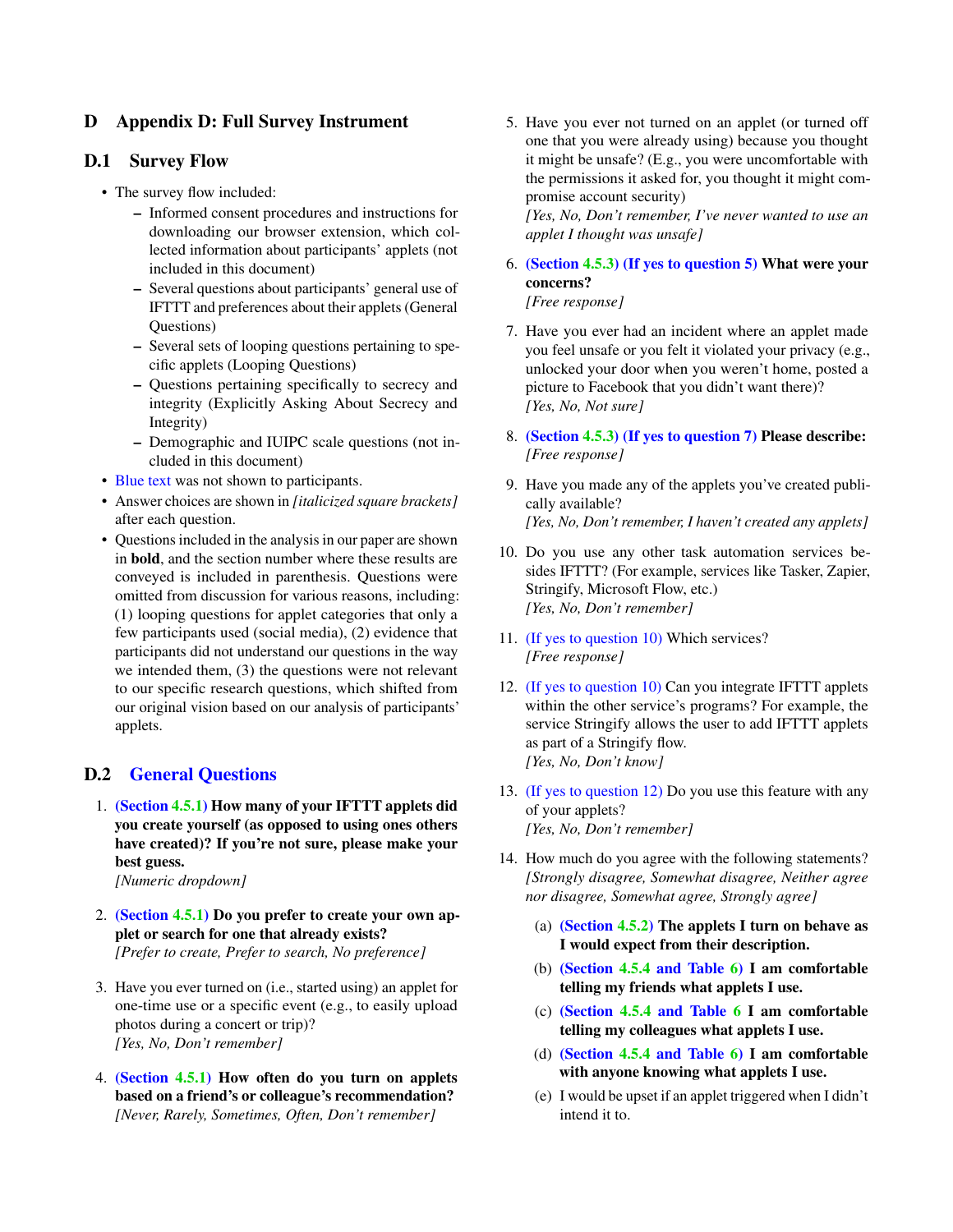- (f) A stranger could trigger some of my applets.
- (g) If an applet I was using didn't do what I thought it would do when I installed it, I would notice right away.
- (h) If an applet weren't that useful, I would turn it off or delete it.
- (i) (Section [4.5.2\)](#page-8-5) I think the applets that I have turned on are safe to use.
- (j) I have been concerned about the permissions an applet asked for.
- (k) When choosing an applet to turn on, my primary criterion is how useful it will be.
- 15. (If "strongly agree" for statement 11 in question 14.) Since usefulness is not necessarily your primary criterion, what other considerations do you have? *[Free response]*
- 16. Have you ever tried to link the behavior of multiple applets ("chain" them together)? For example, if you get close to your house, your thermostat is set to home mode, and if your thermostat is set to home mode, your lights will turn on. *[Yes, No, Don't remember]*
- 17. (If yes to question 16) Which applets? *[Free response]*
- 18. (If yes to question 16) Did it work as expected? *[Yes, Sometimes yes sometimes no, No, Don't remember]*
- 19. (If "no" or "sometimes yes, sometimes no" to question 18) Please explain what went wrong: *[Free response]*
- 20. Have you ever unintentionally made a "chain" between applets? For example, if the temperature gets above a threshold, set the thermostat to cool, and if the thermostat is set below a specific temperature, open the windows. *[Yes, No, Don't remember]*
- 21. (If yes to question 20) Which applets? *[Free response]*
- 22. Have you ever manually deleted anything that was posted automatically (e.g., a social media post or cloud storage update) by an applet? *[Yes, No, Don't remember, I don't use this type of applet]*
- 23. (Section [4.5.3\)](#page-8-4) (If yes to question 22) Which applet created the post, and why did you want to delete it? If you do not remember all the exact details, please explain as much as you can.

*[Free response]*

- 24. Would you consider some applets to be more sensitive than others (i.e., you care more about who knows about them or who can trigger them)? *[Yes, No, Not sure]*
- 25. (If yes to question 24) Which applets? *[Free response]*

## D.3 Looping Questions

#### D.3.1 Looping Set 1: Applets Using Physical Devices

Since you had applets that used physical devices, we will now ask a set of questions about physical devices, for up to 5 devices.

*(The next set of questions (26-29) loops up to five times, for a randomly-chosen set of the participant's applets that used physical devices, as determined by service categories on the IFTTT website)*

Asking about physical device [#] of up to 5.

- 26. Consider the applet "[applet title]". In which room is the [device] device used in the applet [trigger/action]? If the device has multiple components/sensors/etc. (e.g., a smart hub or lighting system), please list all the rooms that you can remember. *[Free response]*
- 27. Does more than one person in the household commonly access the [device] device used in the applet [trigger/action] (either online or in person)? "Access" could mean performing an activity that the device senses; e.g., opening a door that has a sensor attached or walking into a room with a motion sensor. *[Yes, No, Not sure, I live alone]*
- 28. Does the location of the [device] device make you more protective of who knows about the applet "[applet title]"? (For example, an applet that unlocks a ground floor window might be considered more sensitive than one that unlocks a second floor window.) *[Yes, No, Not sure]*
- 29. (If yes to question 28) Please explain: *[Free response]*

#### D.3.2 Looping Set 2: Cloud Storage Applets

Since you had applets that use cloud storage, we will now ask a set of questions about the details of the cloud storage, for up to 5 applets.

*(The next set of questions (30-31) loops up to 5 times, for a randomly-chosen set of the participant's applets that used cloud storage, as determined by service categories on the IFTTT website)*

Asking about cloud applet [#] of up to 5.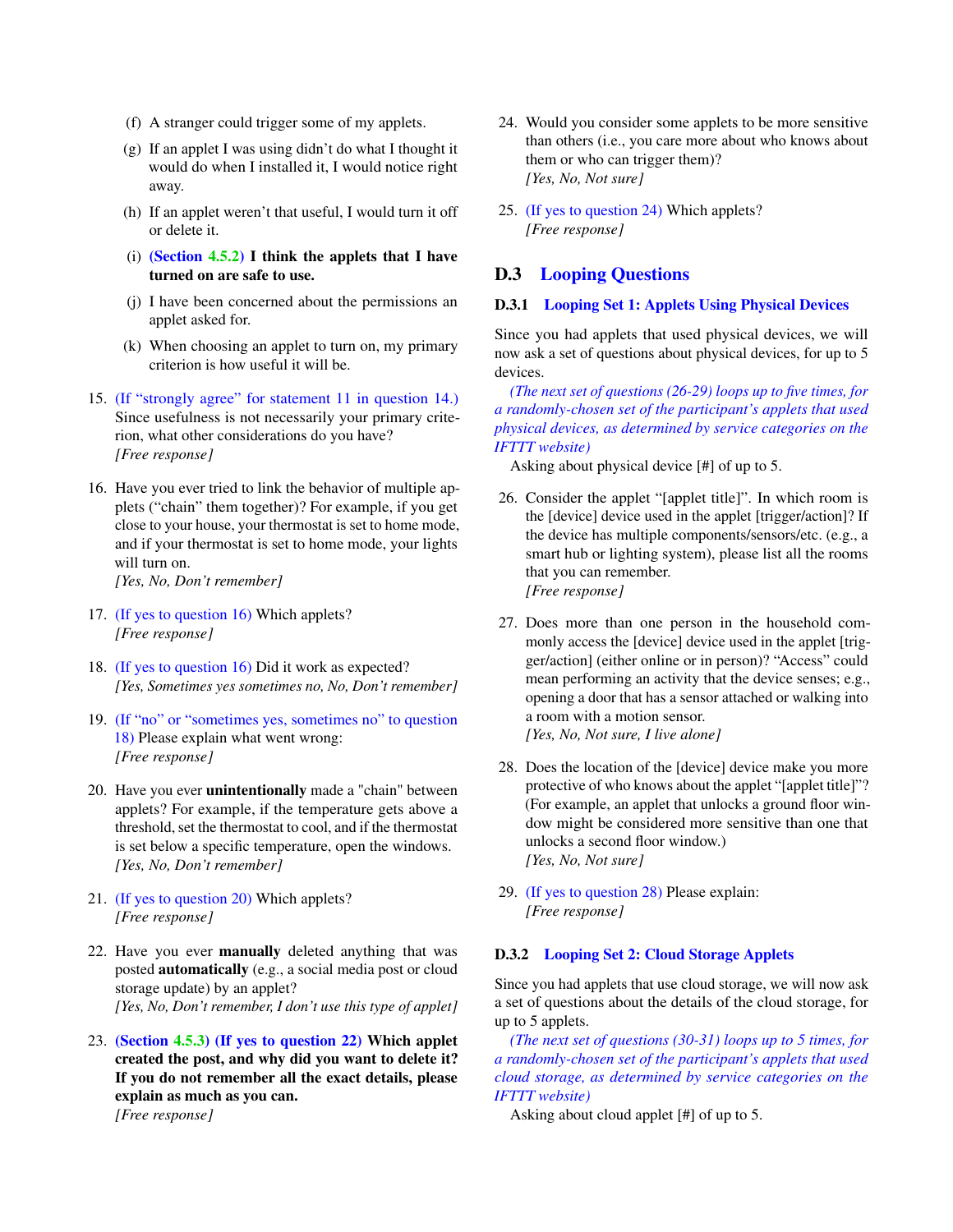- 30. (Section [4.2\)](#page-4-2) Is the file or folder that the applet "[applet title]" updates accessible only to you, or is it shared with others (e.g., housemates, family)? *[Only me, A group, Don't remember]*
- 31. How often do you check the file or folder used in this applet to see the updates? *[Never, Rarely, Sometimes, Often, Don't remember]*

### D.3.3 Looping Set 3: Social Media Applets

You have some applets where both the trigger and action use social media or blogging services. We will ask a small set of more detailed questions for up to 5 applets.

*(The next set of questions (32-33) loops up to 5 times, for a randomly-chosen set of the participant's applets that used cloud storage, as determined by service categories on the IFTTT website)*

Asking about social media applet [#] of up to 5.

- 32. In the applet "[applet title]", do the people who follow your [service associated with action] account also follow your [service associated with trigger] account? *[Yes, No, Not sure]*
- 33. (If yes to question 32) What are the main differences between the audiences, in your view? *[Free response]*

### D.3.4 Looping Set 4: Violating Applets

You will now be asked a set of questions about your thoughts and perceptions of various side-effects applets can have. This set will repeat for up to 5 different applets.

*(The next set of questions (34-44) loops up to 5 times for a randomly-chosen set of the participant's applets that violate security principles, determined by information-flow analysis)* Asking detailed questions for applet [#] of [#].

- 34. Consider the applet "[applet title]." How likely is it that this applet could do the following, in your opinion? *[Definitely impossible, Probably impossible, Probably possible, Definitely possible]*
	- (a) Be triggered by someone outside of your household?
	- (b) Cause monetary loss? (e.g., by increasing your electric bill or using up data) OR (e.g., by increasing your electric bill or causing you to replace devices more frequently) (if applet uses a physical device)
	- (c) Cause an undesired event if you forget that you have it turned on?
	- (d) Spread sensitive information online?
	- (e) Cause you embarrassment?
- (f) (Displayed only if applet uses physical device, determined by service categories on the IFTTT website) Damage the physical device that it uses?
- (g) Be used to undermine your home security?
- 35. Have you ever experienced any of the above consequences or other harmful side-effects when using this applet? *[Yes, No, Not sure]*
- 36. (Section [4.5.3\)](#page-8-4) (If yes to question 35) Please describe the incident as best you recall, including which applet(s) were involved and what side-effects occurred. *[Free response]*
- 37. (Section [4.5.4](#page-9-3) and Table [5\)](#page-8-2) Would you be upset if the applet contributed to the following situations occurring:

*[Very Upset, Slightly Upset, Not Upset, This type of harm is impossible for this applet]*

- (a) Private information gets posted online unintentionally, possibly embarrassing you.
- (b) You no longer directly control what files are downloaded from email or social media, possibly spreading malware on your computer.
- (c) (Displayed only if applet uses physical device, determined by service categories on the IFTTT website) Your electronic device is used in way it wasn't designed for (such as being toggled on/off very rapidly), possibly reducing its longevity or damaging it.
- (d) Data gets uploaded to your cloud storage more often than you thought, possibly causing you to run out of space.
- (e) You consume more resources (e.g., electricity, phone data, cloud storage space), possibly increasing your bills or otherwise causing you to spend more money.
- 38. Did you consider the possibility of some of the preceding consequences when deciding to turn on the applet "[applet title]"?

*[Yes, No, Don't remember]*

- 39. (If yes to question 38) Which questions? *[Free response]*
- 40. Would you be upset if a *friend* knew you had the applet "[applet title]"? *[Yes, No, A little upset, Not sure]*
- 41. Would you be upset if a *colleague* knew you had this applet? *[Yes, No, A little upset, Not sure]*